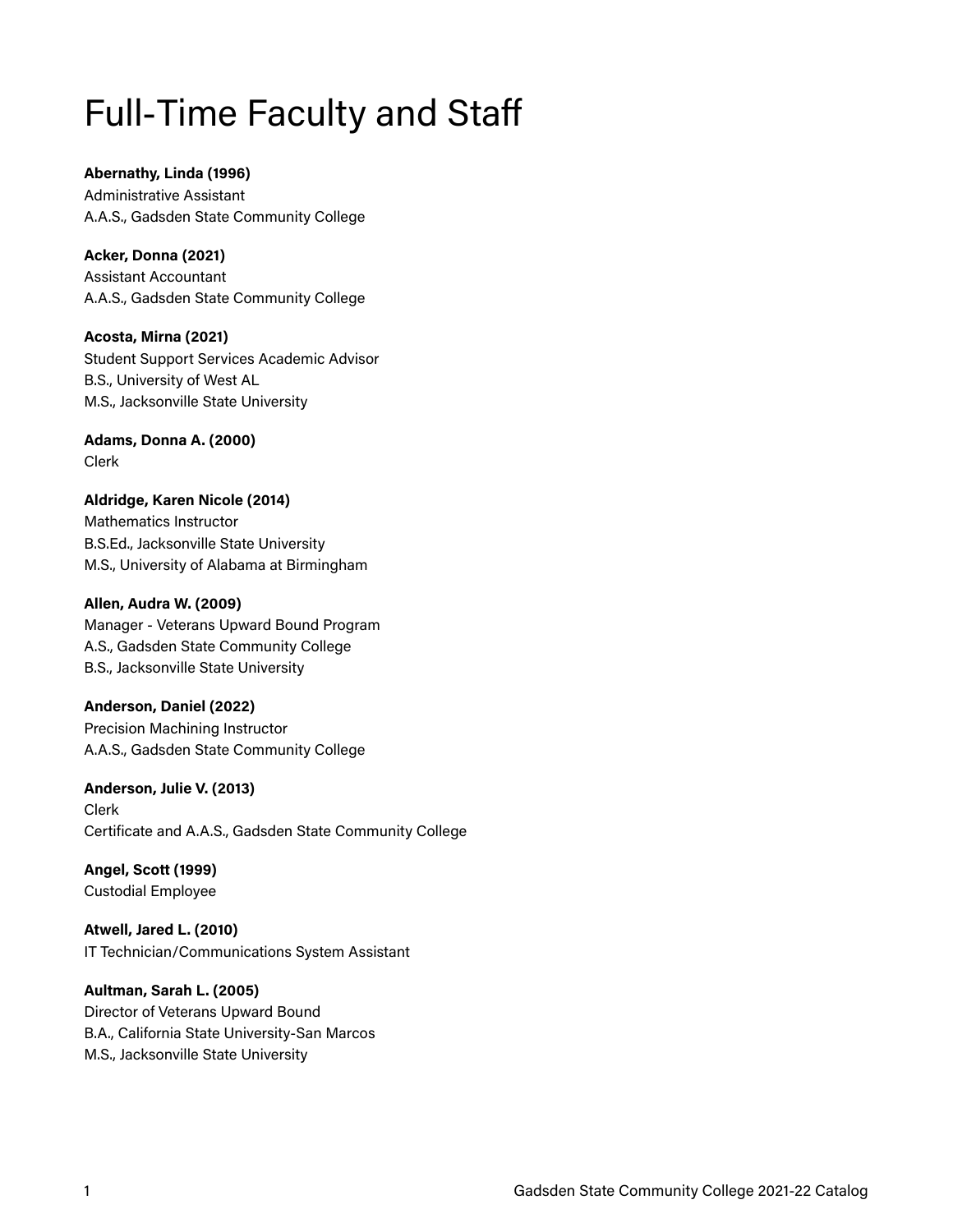**Bailey, Catherine (2020)** 

English Instructor B.S., University of Alabama J.D., University of Alabama School of Law

**Bailey, Marshall (2020)**  Civil Engineering Technology Instructor A.A.S., Gadsden State Community College B.S., Troy University

**Baker, Rebecca L. (2017)**  Assistant Accountant

**Bates, Sarah (2022)**  Clerk A.A.S., Gadsden State Community College

**Battaglia, Paula (2018)** 

Nursing Instructor A.A.S., Gadsden State Community College M.S.N., Samford University

**Battles, Dr. Joey (2021)**  Radiologic Technology Program Director/Instructor B.S. and M.A. Ed., UAB Ed.D., Clarkson College

**Beecham, Wesley (2018)**  Electrical Technology Instructor B.S.Ed., Athens State University

**Berrong, Jordyn (2022)**  Assistant Director of Financial Aid B.S., Faulkner University

#### **Bertalan, Dr. Rebecca A. (2016)**

Nursing Instructor/Remediation Specialist B.S.N., Mount St. Mary's College M.S.N., University of Wyoming Ed.D, University of Alabama

**Bishop, Toni (2020)**  Skills Training Division Specialist A.A.S., Gadsden State Community College

**Black, Bradley S. (2003)**  Welding Instructor A.A.S. and Certificate, Gadsden State Community College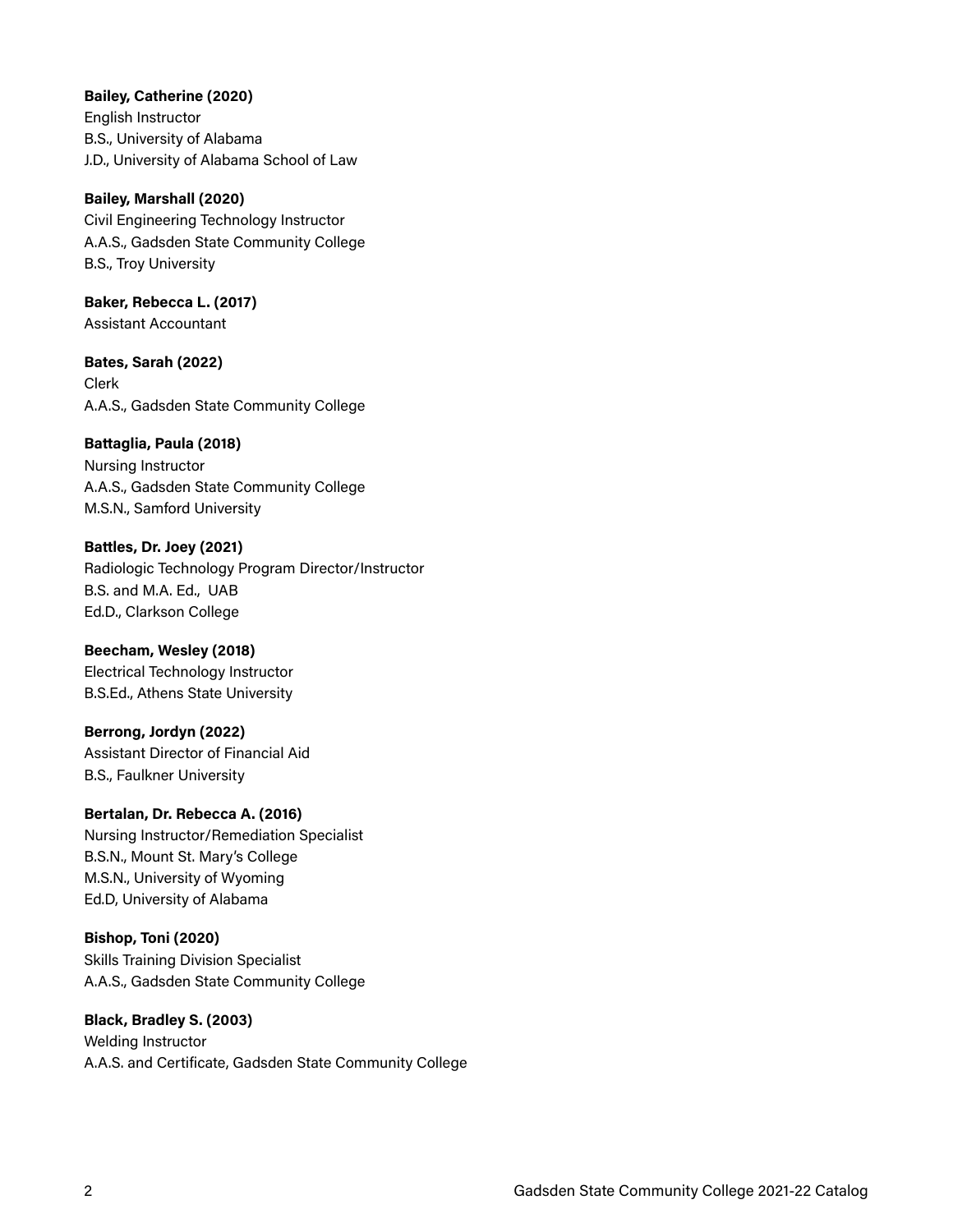**Blackwood, Hilary (2019)** 

Media Technician A.A.S., Snead State Community College B.S., Jacksonville State University

#### **Bohannon, Katie (2022)**

Enrollment Specialist A.A., Gadsden State Community College B.A., University of Alabama

#### **Bolton, Kaitlin (2022)**

Transcript Evaluator A.S., Snead State Community College B.S., Faulkner University

#### **Bonds, Hollie (2022)**

Mechanical Design Technology Instructor A.A.S., Gadsden State Community College

#### **Bonner, J. Tracy (2015)**

Salon and Spa Management Instructor Certificate, Gadsden State Community College A.A.S., Jefferson State Community College B.S., Jacksonville State University

#### **Bowen, Julie P. (1998)**

Chemistry Laboratory Technician A.S., Gadsden State Community College B.S., Auburn University

#### **Bowling, Alison (2004)**

Administrative Assistant A.A.S., Gadsden State Community College

#### **Bozeman, Tabitha C. (2014)**

English/Developmental Studies Instructor B.A., Jacksonville State University M.A., University of Alabama at Birmingham

#### **Brewster, Toby (2022)**

Security Employee B.S. and M.S., Jacksonville State University

#### **Bright, Jennifer L. (2011)**

Human Resources Specialist B.S., Jacksonville State University M.S.M., Faulkner University

#### **Brightman, George E. (2002)**  Maintenance Technician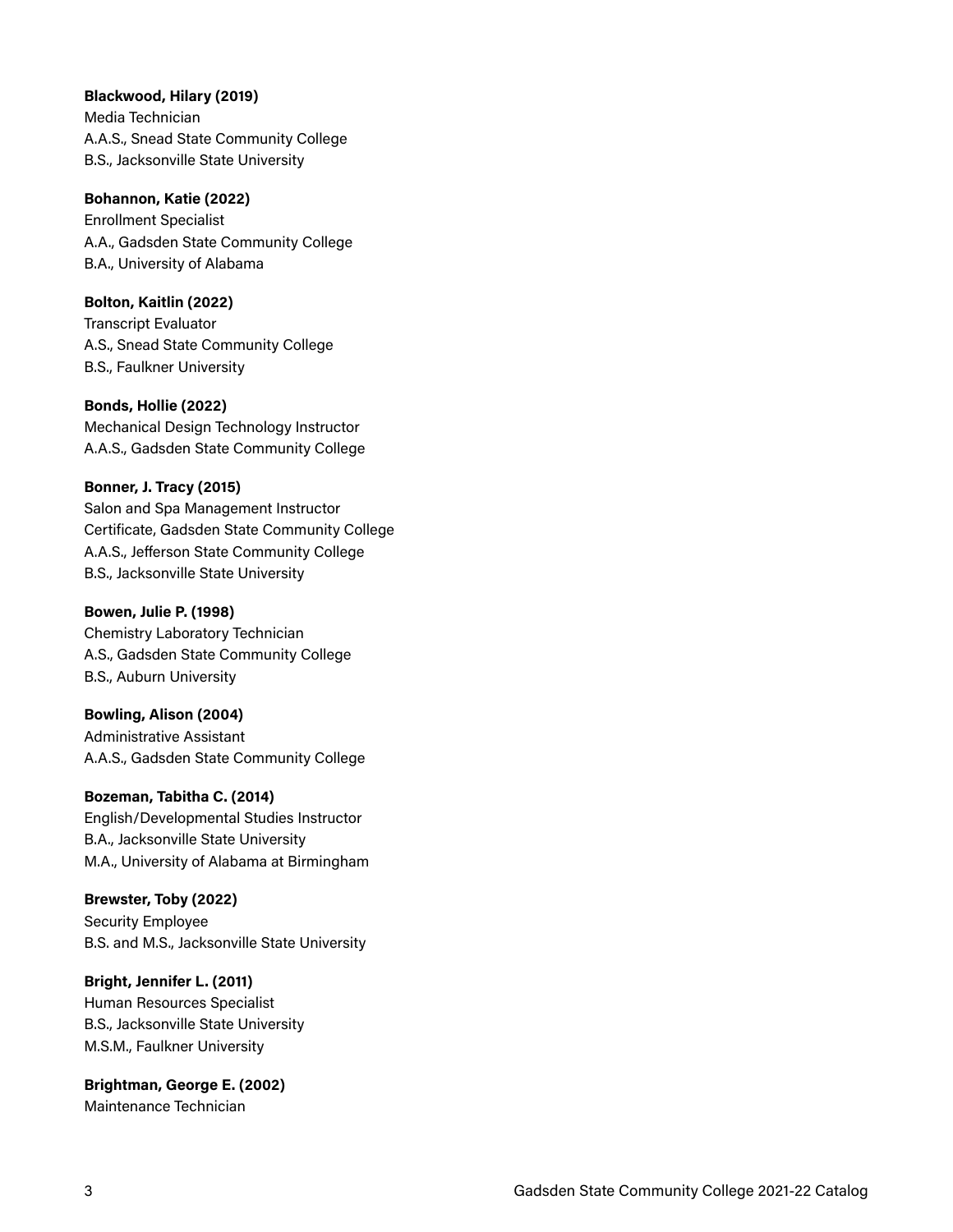**Brown, Kathy L. (1998)**  Administrative Assistant A.A.S., Gadsden State Community College B.S., Jacksonville State University

**Brown, Dr. Susan Williams (1990)**  Mathematics Instructor B.S. and M.S., Jacksonville State University Ed.D., University of Alabama

**Brown, Trevor (2021)**  International Programs Specialist B.S., Troy University

**Buchanan, Jennifer (2022)**  Administrative Assistant A.S., Gadsden State Community College B.S., Jacksonville State University

## **Burger, Billa Bowen (2012)**

Computer Science Instructor B.S.Ed., B.S., and M.S., Jacksonville State University

**Burgess, Phillip (2021)**  Technical Services Librarian B.S. and MLIS, University of Alabama

#### **Burnett, Dr. Lorie (2022)**

Biology Instructor B.S. and M.S., Jacksonville State University Ed.D., University of Alabama

**Burney, Bridget B. (1996)**  Dean of Outreach Initiatives B.S.Ed. and M.S., Jacksonville State University

**Burt, Stacey J. (2005)**  Clerk A.A.S., Gadsden State Community College

**Burton, Leslie (2021)**  Facility Support Manager B.S., Jacksonville State University

**Burttram, Matthew M. (2007)**  Director of Student Life B.A., M.A., University of Alabama

**Byram, Philip L. (2000)**  Maintenance Technician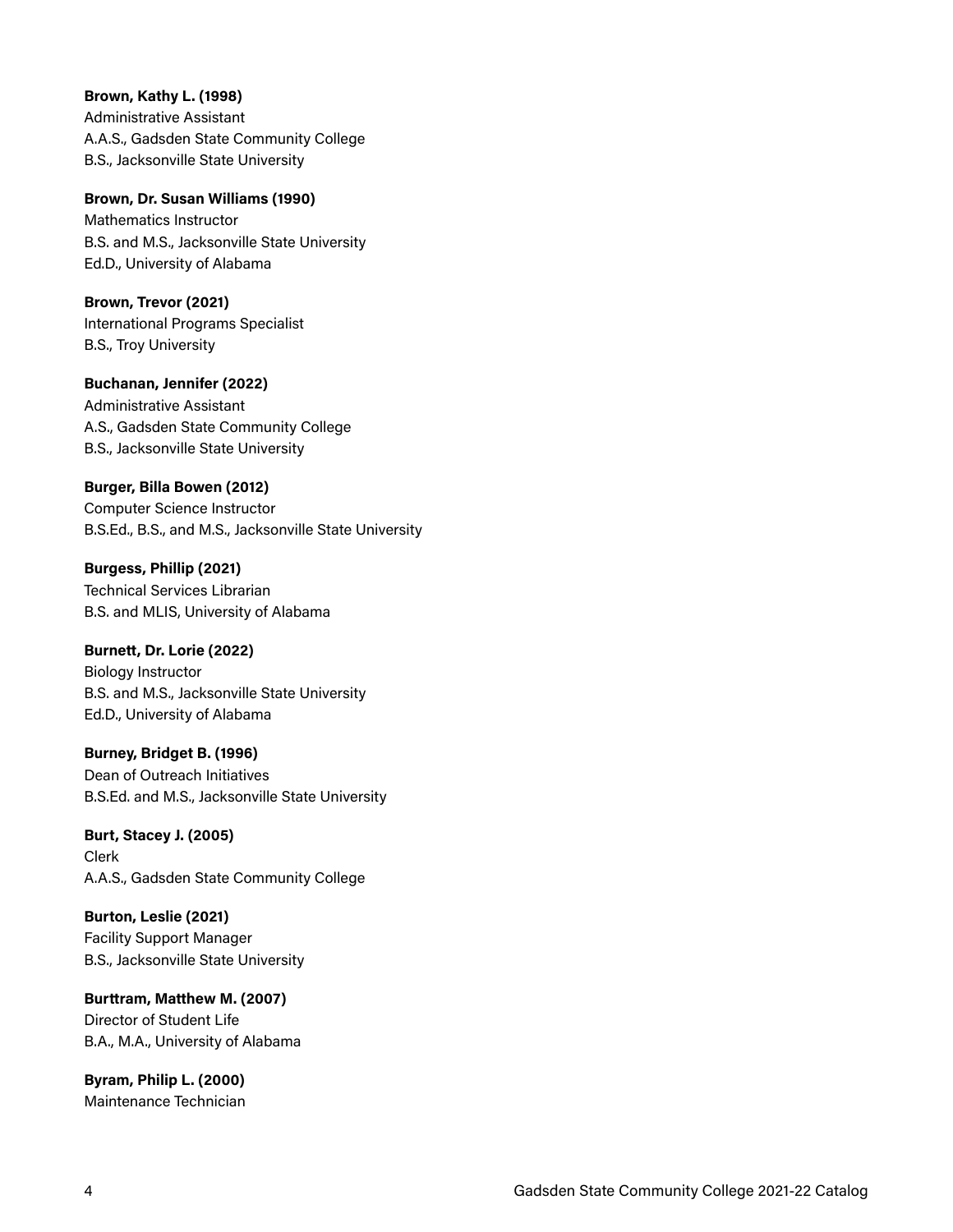**Caldwell, Steve (2001)**  Precision Machining Instructor Diploma and A.O.T., Central Alabama Community College

**Camp, Cynthia G., CAP (2008)**  Administrative Assistant A.A.S., Northeast Alabama State Junior College

**Carroll, Brenda Joyce (2007)**  Clerk

**Carter, Cory W. (1998)**  Supervisor-Facility Maintenance

**Carter, Craig E. (2006)**  Computer Systems Technician A.A.S., Gadsden State Community College

## **Carter, Kimberly A. (1996)**

Director of Purchasing B.S., Alabama A & M University

**Catoe, Laura (2020)**  Web Design/Social Media Specialist B.F.A., Jacksonville State University

**Chaffin, Joyce A. (2020)**  Custodial Employee

**Cianflone, Tarina (2019)**  Industrial Automation Technology Instructor A.A.S., Gadsden State Community College

**Clark, Jacqueline M. (2002)**  Director of Financial Services B.B.A., University of Montevallo

#### **Clifton, Kristina D. (2012)**

Salon and Spa Management Instructor Certificate, Gadsden State Community College B.S., Athens State University

**Clough, Pamela Watts (1993)** 

Coordinator of Continuing Education & ADA B.S., Jacksonville State University M.A., University of Alabama

**Cobb, April (2022)** 

Nursing Instructor Certificate, Ayers State Technical College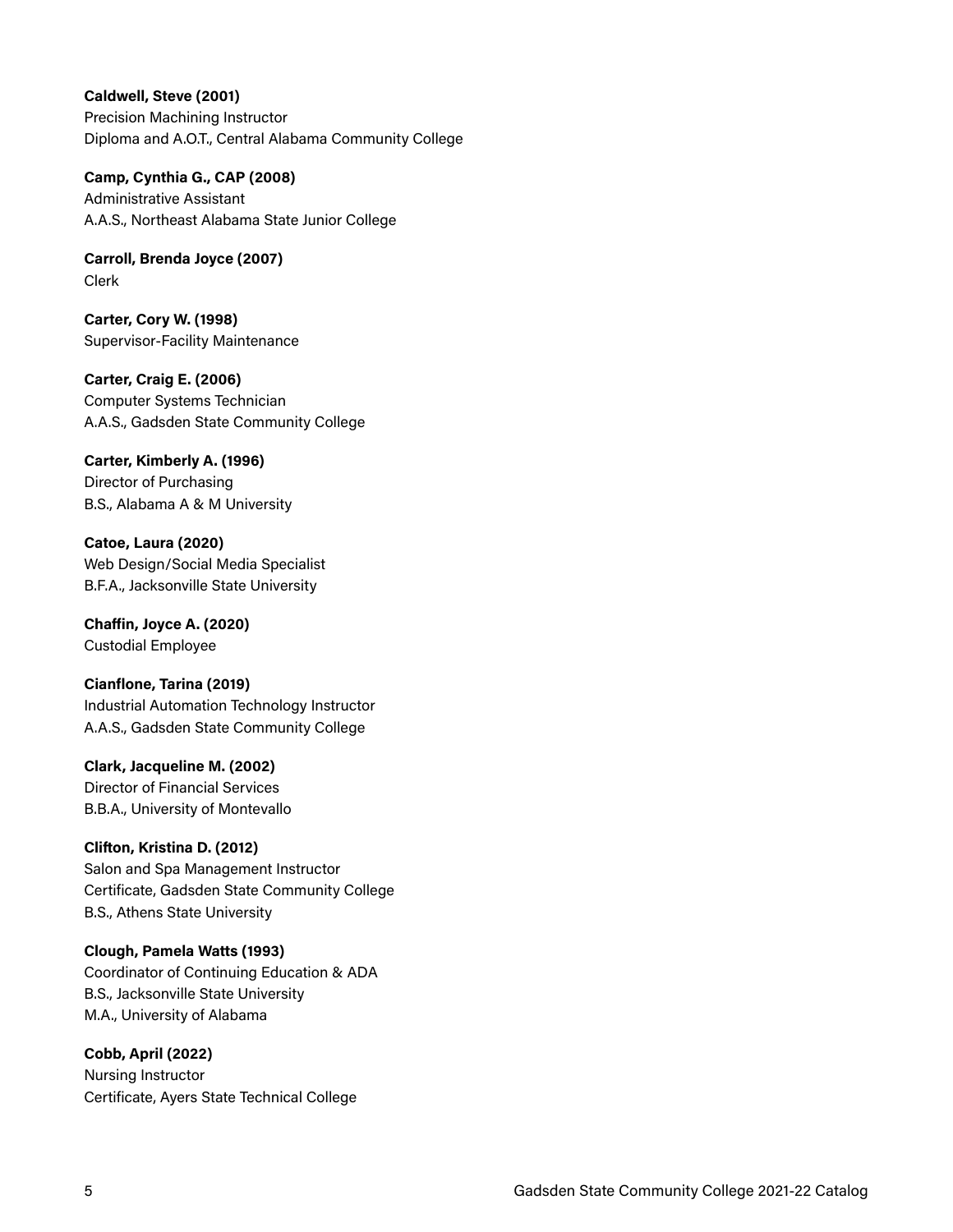A.S., Gadsden State Community College B.S.N., Jacksonville State University M.S.N., University of Alabama Birmingham

#### **Coffey, Staci Oden (1995)**

Nursing Instructor B.S.N., Jacksonville State University M.S.N., University of Phoenix

#### **Cole, Deborah C. (2011)**

Medical Laboratory Technology Program Director/Instructor B.S., University of Alabama at Birmingham M.S.Ed., Jacksonville State University

#### **Collins, Marilyn D. (1998)**

Administrative Assistant A.A.T., Trenholm State Technical College

**Connell, Patricia Carr (1993)**  Speech/Drama Instructor B.S. and M.A., University of Montevallo

**Cornutt, Lonnie Franklin (2006)**  Computer Science Network Administration Instructor/ Coordinator of CISCO Program B.S., Auburn University

**Courington, Mandy (2022)**  Administrative Assistant

#### **Crain, Lauren (2015)**

SSS Tutorial Coordinator B.A., University of Alabama M.Ed., University of Montevallo

#### **Cronan, Larry (2018)**

Custodial Employee

#### **Crusey, Ashley (2018)**

Radiologic Technology Program Instructor B.S. and M.S., University of South Alabama

#### **Cunningham, Kay (2014)**

Emergency Medical Services Instructor A.A.S., Gadsden State Community College

**Curtis, James Alan, Jr. (2015)**  Art Instructor B.F.A., Jacksonville State University M.A.Ed., University of Alabama at Birmingham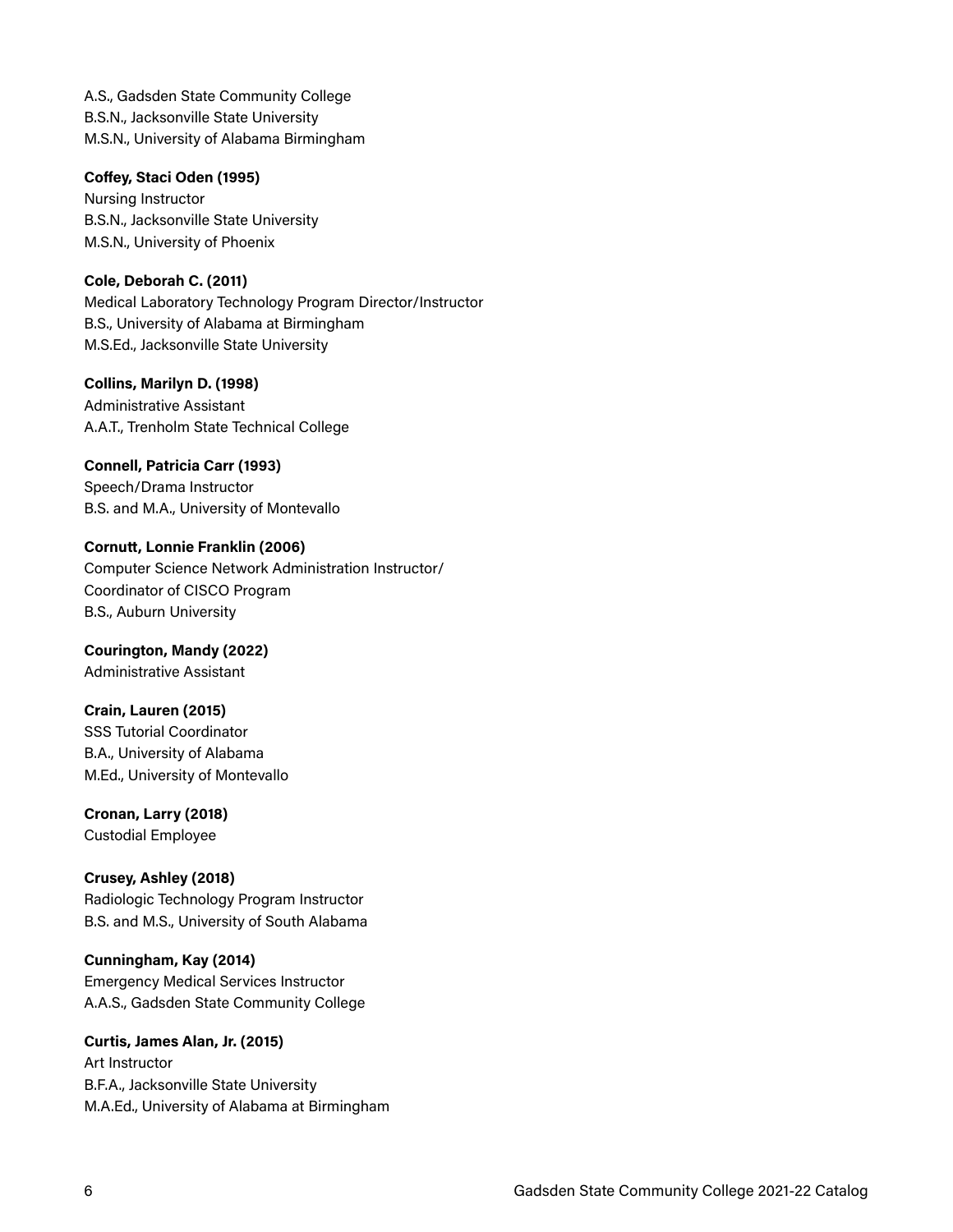**Davenport, Clifford (2021)**  Maintenance Technician

**Davis, Brooke H. (2015)**  Court Reporting Technician A.A.S., Gadsden State Community College

**Davis, Candace F. (2014)**  Mathematics Instructor B.S.Ed., Jacksonville State University M.A., University of Alabama

**Davis, Dr. Dana J. (1998)**  Director of Advising Centers B.S., Martin Methodist College (Tennessee) M.S., Jacksonville State University Ed.D., University of Alabama

**Davis, D. Stewart (1998)**  Director of Physical Plant A.S., Gadsden State Community College B.S., Faulkner University

**Davis, Kelli (2005)**  Nursing Instructor/Clinical Coordinator B.S.N. and M.S.N., Jacksonville State University

#### **Davis, Melissa W. (2005)**  Director of Student Support Services B.S.W., Jacksonville State University

M.S.W., University of Alabama

**Denney, James M. (2010)**  Computer Systems Technician B.S., University of Alabama

**DeRamus, Sonya (2019)**  Upward Bound Program Outreach Advisor B.S., Jacksonville State University

**Dobbs, Faith (2008)**  International Programs Specialist B.S., University of Alabama

## **Dorsett, Dr. Barbara B. (2011)**  Biology Instructor B.S., Birmingham-Southern College

M.L.I.S., University of Alabama D.M.D., University of Alabama at Birmingham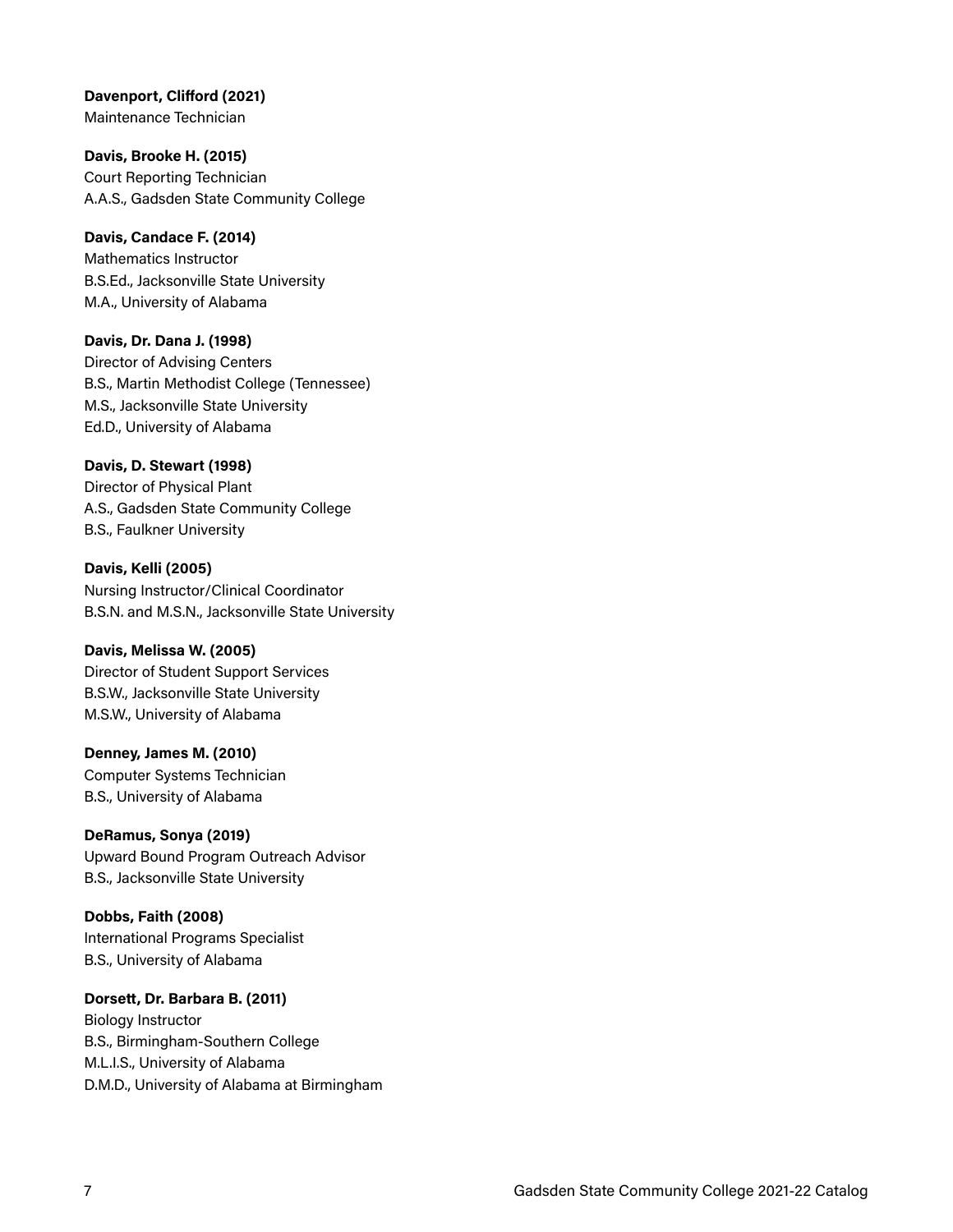**Dotson, Connie (2020)**  Truck Driving Training Specialist/Examiner

**Douthitt, Tonya W. (2015)**  Coordinator of Dual Enrollment B.S.W. and M.S., Jacksonville State University

#### **Dumas, Tara (2021)**

Academic Counseling Specialist B.A., University of Alabama M.S., Troy University M.S., University of West Alabama

#### **Dunaway, Dawn (2018)**

Instructional Designer A.A.S., and B.S., Fashion Institute of Technology M.S., Jacksonville State University

#### **Dunaway, Robert (2017)**

English Instructor B.A., M.P.A., and M.A., Jacksonville State University

**Dunn, Erron (2022)**  Security Employee A.A.T., Alabama Technical College

**Dunn, Jerry (2004)**  Maintenance Technician A.A.S., Gadsden State Community College

**Edmondson, Chris K. (2011)**  Biology Instructor B.S. and M.S., Jacksonville State University

**Edmondson, Jacqueline (2015)**  Director of Public Relations and Marketing B.S., Troy University

**Elam, Beverly B. (2001)**  Administrative Assistant A.A.S., Gadsden State Community College

**Elkins, Leah M. (2002)**  Court Reporting Program Instructor A.A.S., Gadsden State Community College

**Ellis Jr., Efferson (2011)**  Security Employee

**Enders, Elizabeth R. (2007)**  Administrative Assistant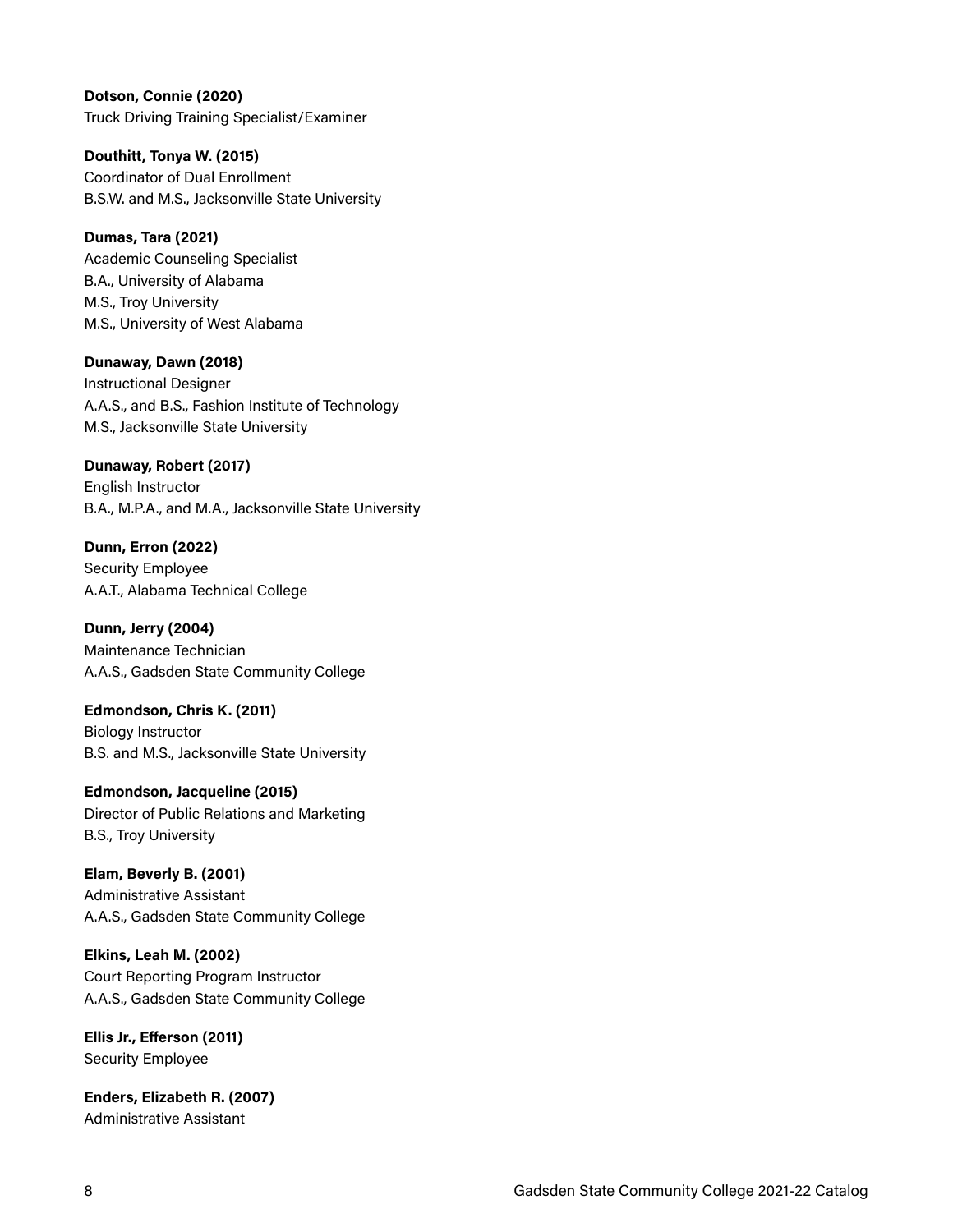A.A. and Certificate, Pasco-Hernando Community College B.S., Athens State University M.S.M., Faulkner University

**Feely, Keli A. (2017)**  Accountant B.S., Illinois State University

**Feemster, Emily (2022)**  Clerk

**Ford, Gwen G. (2002)**  Early Childhood Education/English Instructor B.A., University of Alabama M.Ed., University of West Alabama-Livingston

#### **Ford, Leigh A. (2009)**

Nursing Instructor A.A.S., Gadsden State Community College B.S.N. and M.S.N., Jacksonville State University D.N.P., Grand Canyon University

**Foster-Cates, M. Christine (2016)**  Student Support Services Academic Advisor B.A., Utica College of Syracuse University M.Ed., Seattle University

**Freeman, Fred L. (2021)**  HVAC Technician

**Freyberg, Ian (2022)**  Director of Financial Aid B.S., and M.B.A, Shorter University

**Fuller, Belinda (2002)**  Nursing Instructor B.S.N. and M.S.N., Jacksonville State University

#### **Fuselli, Joseph (2021)**

Theater Instructor B.A., Jacksonville State University M.A., New School University

#### **Gaither, Ashley M. (2015)**

Enrollment Specialist B.A. and M.P.A., Jacksonville State University M.A., Morehead State University

**Gaither, Jeffrey L. (2005)**  Precision Machining Instructor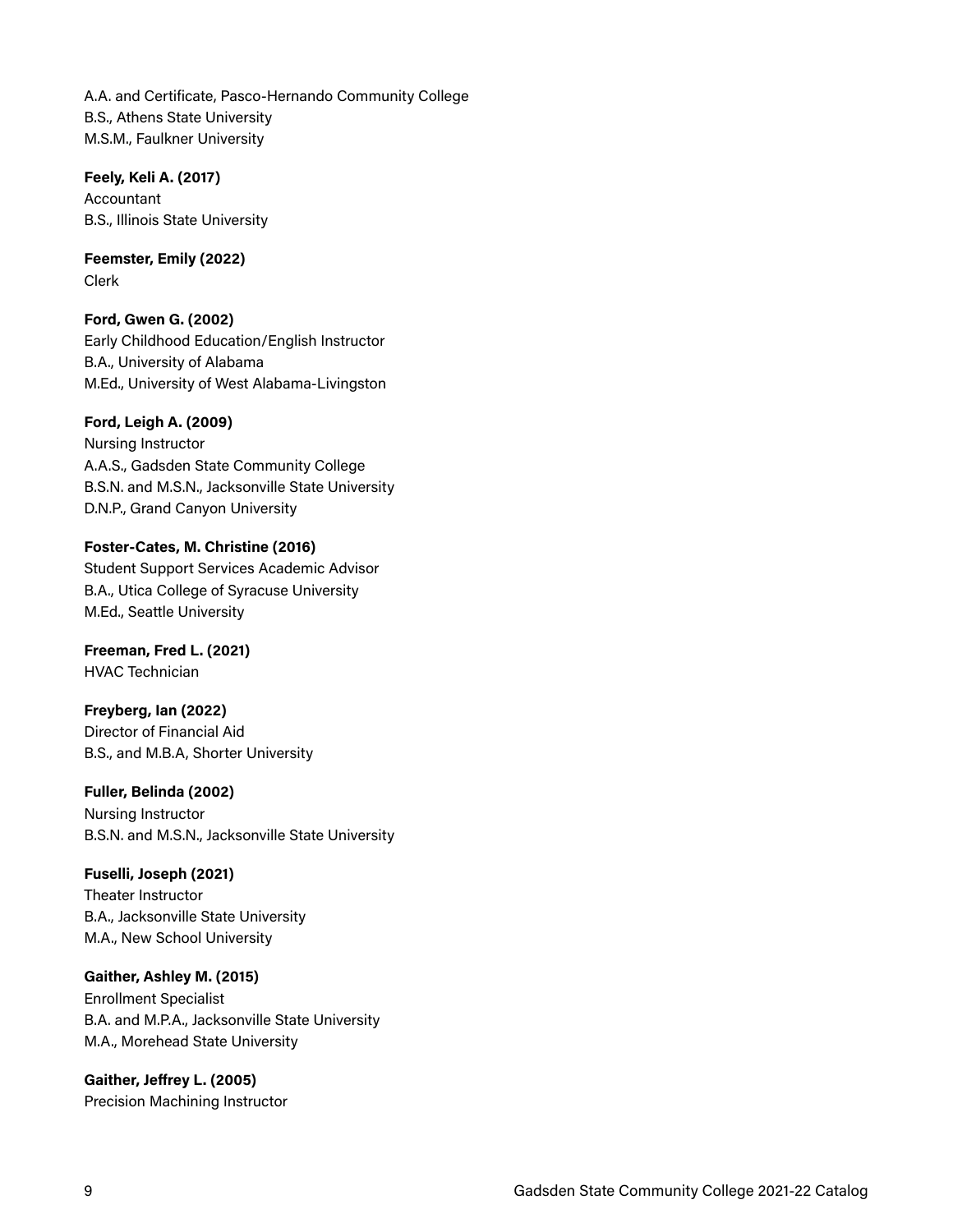A.A.S., Gadsden State Community College B.Ed., Athens State University M.S., Athens State University

#### **Gallardo, Mario E. (2003)**

Art Instructor/Division Chair of Fine Arts B.F.A., Jacksonville State University M.F.A. and M.A., University of Alabama

#### **Garcia, Carmela (2022)**

Enrollment Specialist B.S., University of West Georgia

#### **Garner, Zora (1999)**

Salon and Spa Management Instructor Certificate, Harry M. Ayers State Technical College A.S., Gadsden State Community College

#### **Gauthier, Stephanie (2020)**

Administrative Assistant A.S., Gadsden State Community College B.S., Jacksonville State University

#### **Geislinger, Dr. Brian J. (2007)**  Physics Instructor/ Division Chair for Science B.S., Spring Hill College M.S. and Ph.D., University of Alabama-Birmingham

#### **Gibson, Robert M. (2006)**

Public Services Librarian B.S.Ed. and M.L.I.S., University of Alabama

#### **Gilchrist, Brandy L. (2001)**

Help Desk/LMS Support Specialist A.S., Gadsden State Community College B.S., Jacksonville State University

#### **Gilliland, Dr. Michael Lance (2007)**

Therapeutic Massage Instructor A.S., Wallace State Community College B.S., University of Alabama at Birmingham M.S.Ed., Jacksonville State University Ed.D., University of Alabama

#### **Gillison-Parker, Kathy (1994)**

Outreach Advisor A.A.S., Gadsden State Community College B.S., Jacksonville State University

**Gilyard, Shameka (2017)** Director of Title III Program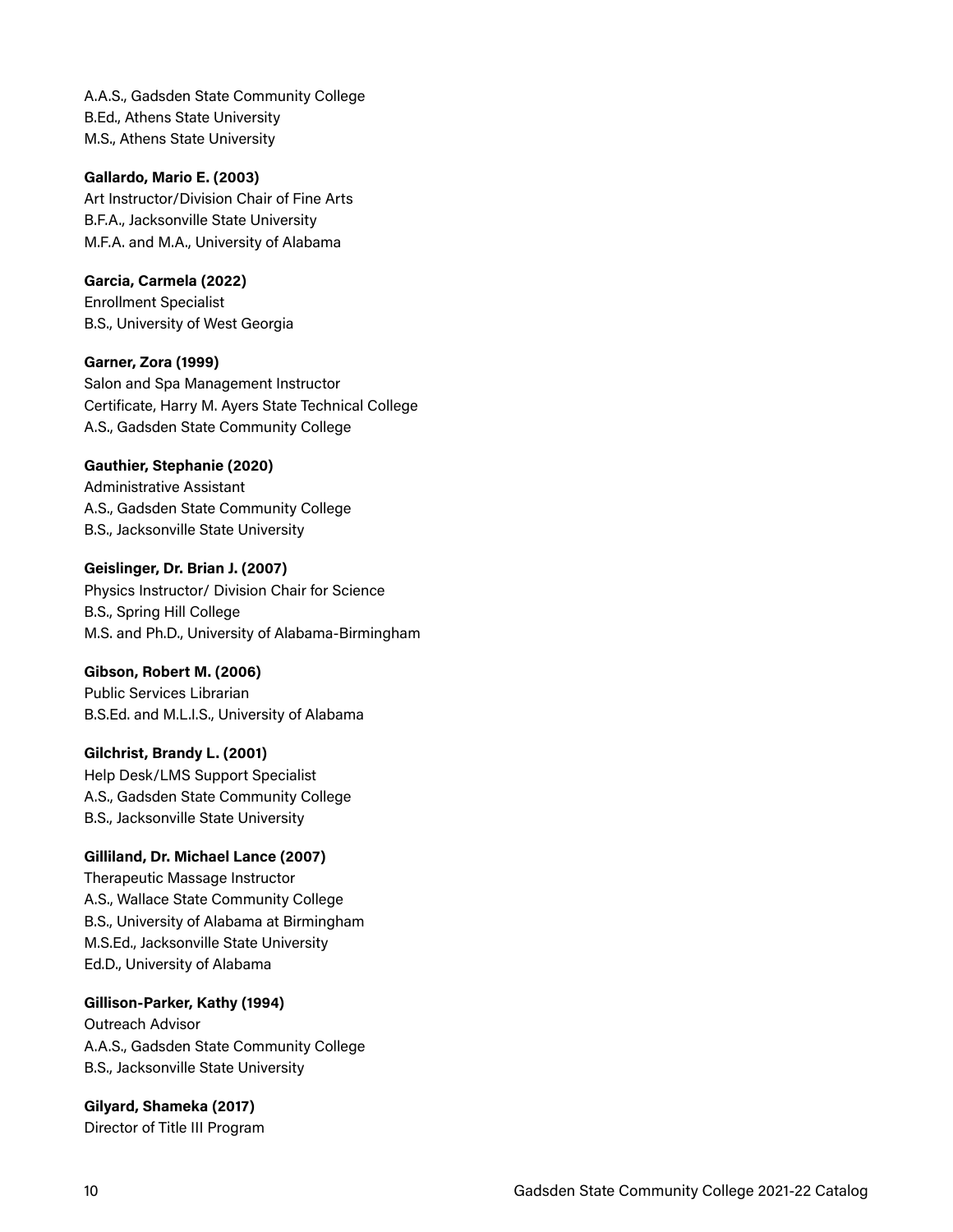A.A., Florida Community College B.S., University of Central Florida M.Ed., Stetson University M.A.C.M., Liberty University

#### **Green, Dr. Audrey M. (2005)**

Nursing Instructor Certificate, Ayers State Technical College A.A.S., Gadsden State Community College B.S.N. and M.S.N., University of Alabama-Huntsville D.N.P., Chamberlain College of Nursing

**Gregg, Kimberly P. (2008)**  Nursing Instructor B.S.N., Jacksonville State University M.S.N., University of Alabama-Birmingham

#### **Griffey, Dr. James Derrick (2008)**

Director of Distance Education, Faculty Development and Learning Resources A.A., Gadsden State Community College B.S.Ed., Jacksonville State University M.A., University of Alabama M.A., Middle Tennessee State University Ph.D., University of Alabama

**Grimes, Timothy (1992)**  Maintenance Technician

**Guffey, Trudie R. (2004)**  Psychology Instructor B.A., Auburn University M.S., Jacksonville State University

## **Hale, Amanda (2021)**

Purchasing Agent A.A.S., Wallace State Community College

**Hammonds, Kenneth E. (2013)**  Custodial Employee

**Handy, Larry (2019)**  Custodial Employee

**Hanshew, Charles J. (2016)**  Truck Driving Training Specialist/Examiner

**Harbin, R. Elise (2005)** 

Director of Cardinal Tutoring Center/Alabama Language Institute Instructor B.A., Rhodes College M.A., Pennsylvania State University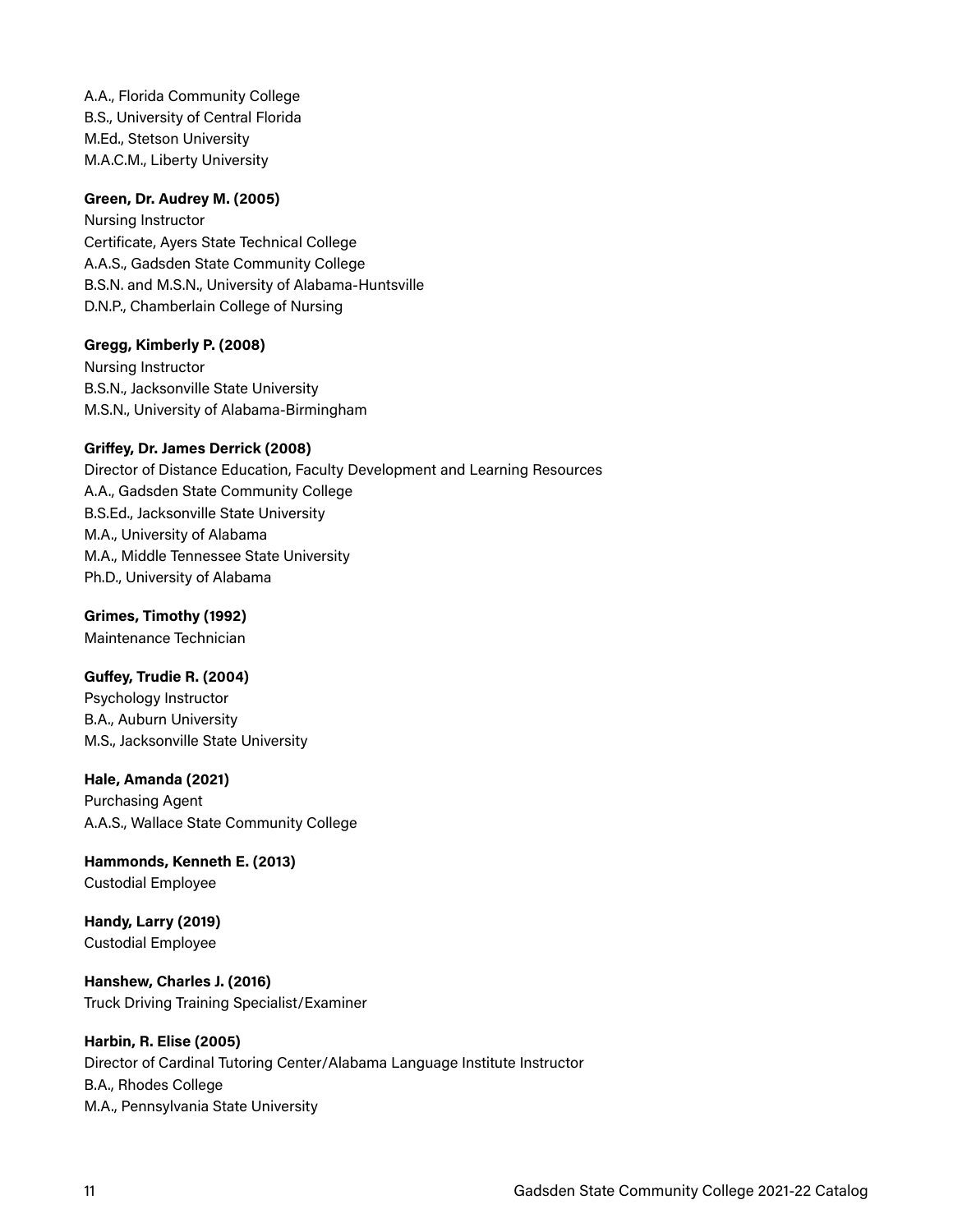**Harden, Katrina J. (1999)**  Veterans Upward Bound Tutor B.A., Birmingham Southern College

**Harden, Roderick H., Jr. (2007)**  Maintenance Technician A.A.S., Gadsden State Community College

**Hardy, Timothy D. (2001)** Air Conditioning & Refrigeration Technology Instructor A.A.S., Gadsden State Community College B.S., Athens State University M.S., Alabama A & M University

**Harrell, John T. (2011)**  Music Instructor B.M., Samford University M.C.M., Southern Baptist Theological Seminary

**Harrison, James Christopher (2008)** English Instructor B.A., Jacksonville State University M.A., University of Alabama at Birmingham

#### **Hartline, Thomas R. (1997)**

Electronics Instructor/ Chair for Technical Instruction A.A.S., Gadsden State Community College B.S., Thomas A. Edison State College M.Ed., Alabama A & M University

#### **Hayes, Dr. Farrah R. (2015)**

Dean of Academic Programs and Services B.A., M.S.Ed. and Ed.S., Jacksonville State University Ed.D., Sam Houston State University

#### **Hayes, Luanne P. (2008)**

Director of Economic Development-Cherokee/Campus Director B.S., Auburn University

#### **Haynes, Cynthia (1992)**

Administrative Assistant Diploma, Harry M. Ayers State Technical College A.S., Gadsden State Community College

**Heard, Tracy R. (2008)** 

Security Employee A.A.S., Gadsden State Community College

**Heathcock, Gregory (2021)**  Theater/Facility Manager B.A., Jacksonville State University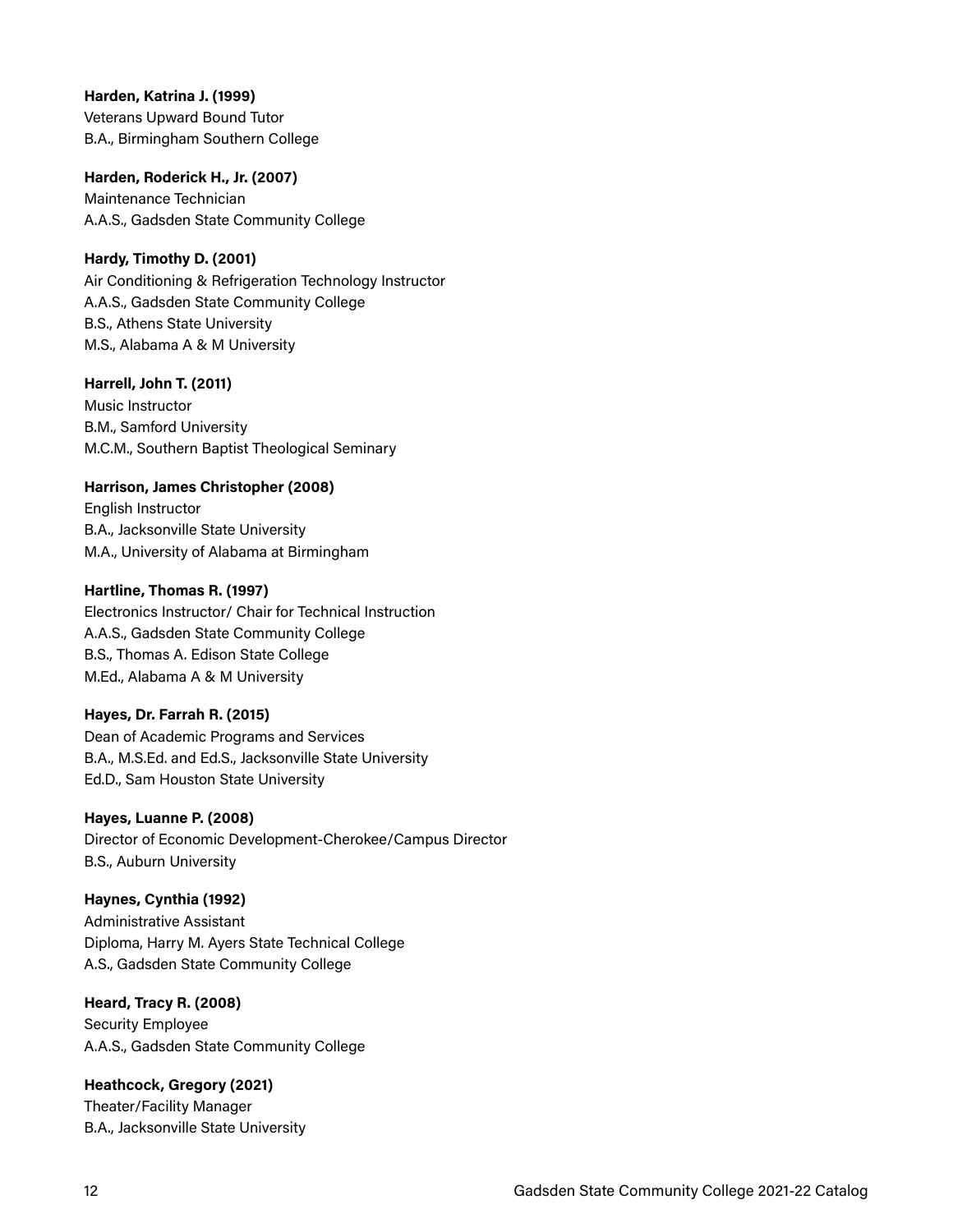## **Helms, Karen (2020)**

Custodial Employee

#### **Hendrickson, Robert B. (2008)**

Art Instructor B.F.A., Auburn University M.F.A., University of Alabama

#### **Hicks, Cathy L (2014)**

Manager-Scholarship Programs A.S., Gadsden State Community College B.S., University of Alabama

#### **Hill, Donald Bruce (2007)**

Automotive Collision Repair Technology Instructor Certificate, Gadsden State Community College

#### **Hillian-McLaury, Paula (2021)**

Educational Opportunity Outreach Advisor A.S., Gadsden State Community College B.S., Jacksonville State University

#### **Hollingsworth, John A. (2012)**

Emergency Medical Services Program Director/Instructor A.A.S., Gadsden State Community College B.S., University of South Alabama M.S., Jacksonville State University

## **Hollingsworth, Linda S., CAP (1998)**

Administrative Assistant B.S., Jacksonville State University

#### **Hollis, Katherine M. (2015)**

Security Employee A.S., Gadsden State Community College B.S., Jacksonville State University

#### **Holt, Natalie (2020)**

Academic Advisor B.S., Jacksonville State University

## **Hood, Dr. Xianglan Y. (2006)**

Chemistry Instructor B.S. and M.S., Jacksonville State University M.D., Sun Yat-sen University of Medical Sciences (China)

#### **Hopper, Christopher (2021)**

Adult Education Instructor B.S., M.P.A., and M.A., Jacksonville State University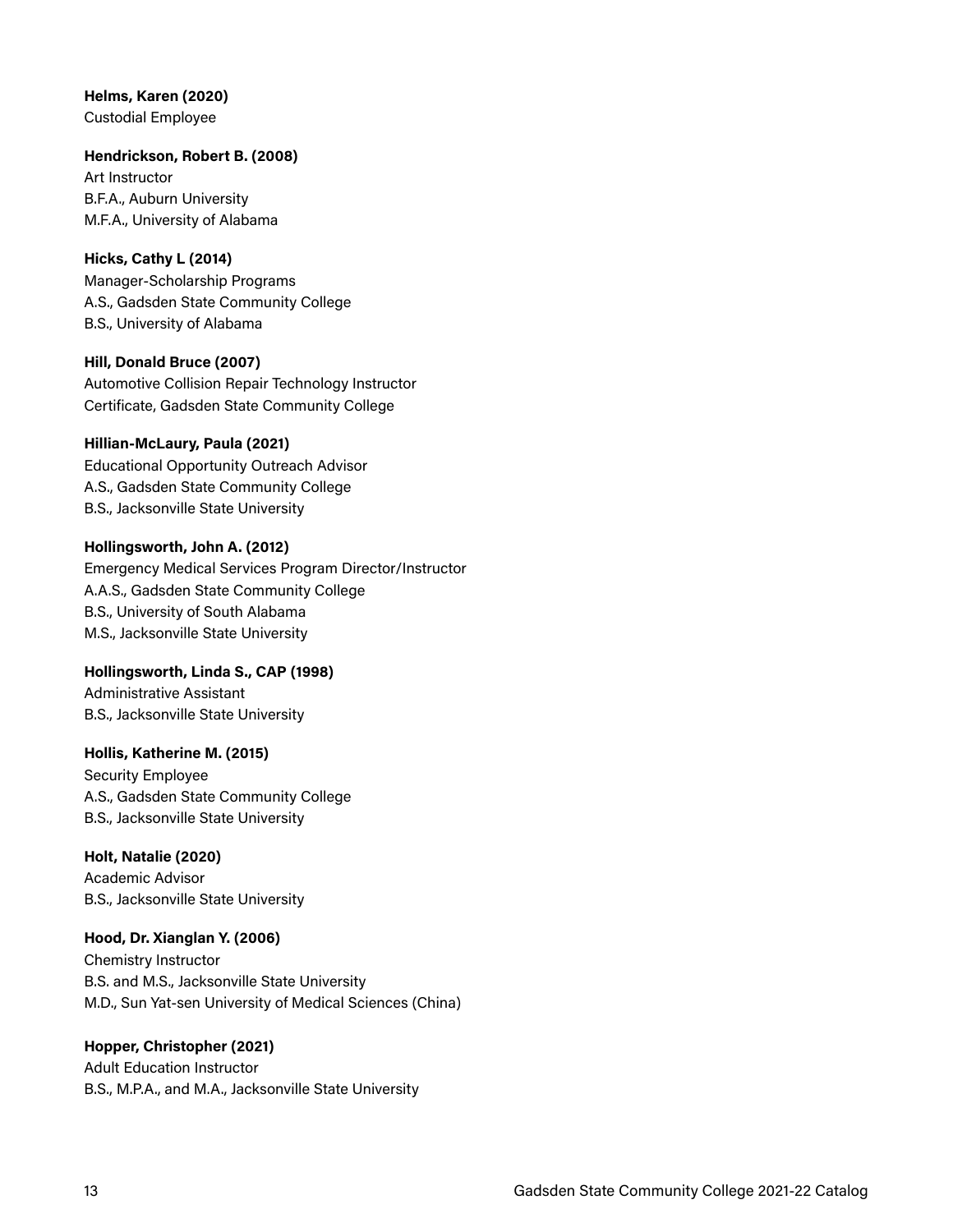#### **Howell, Christy (2021)**

Assistant Accountant A.A.S., Gadsden State Community College B.S., Jacksonville State University

**Howell, Dr. Jessica L. Sparks (2020)**  Academic Advisor B.S. & M.S., Jacksonville State University Ph.D., Mississippi State University

#### **Hulsey, Joseph D. (2015)**

Air Conditioning/Refrigeration Technology Instructor A.A.S., Gadsden State Community College B.A., University of Alabama

#### **Hyatt, Brandy (2016)**

Public Relations and Marketing Specialist B.A., Jacksonville State University

**Hyde, Nadezda (2021)** 

Clerk B.S., Moscow State Industrial University

#### **Ingle, Alicia (2017)**

Librarian A.A., Arizona Western College B.A., Northern Arizona University M.A., Boise State University M.A., University of Arizona

#### **Jackson, Kenisha (2012)**

Manager, Educational Talent Search Program A.A.S., Gadsden State Community College B.S., Athens State University

#### **Jenkins, Dr. Billy J. (2014)**

Psychology Instructor B.S.Ed., University of Montevallo M.A. and Ed.D., University of Alabama Ed.S., Jacksonville State University

#### **Johnson, Jay D. (2000)**

Database Administrator B.S., Jacksonville State University

#### **Johnson, James C., Jr. (2002)**

Testing Coordinator A.S., Jeff Davis State Junior College B.S. and J.D., Faulkner University M.A., American Military University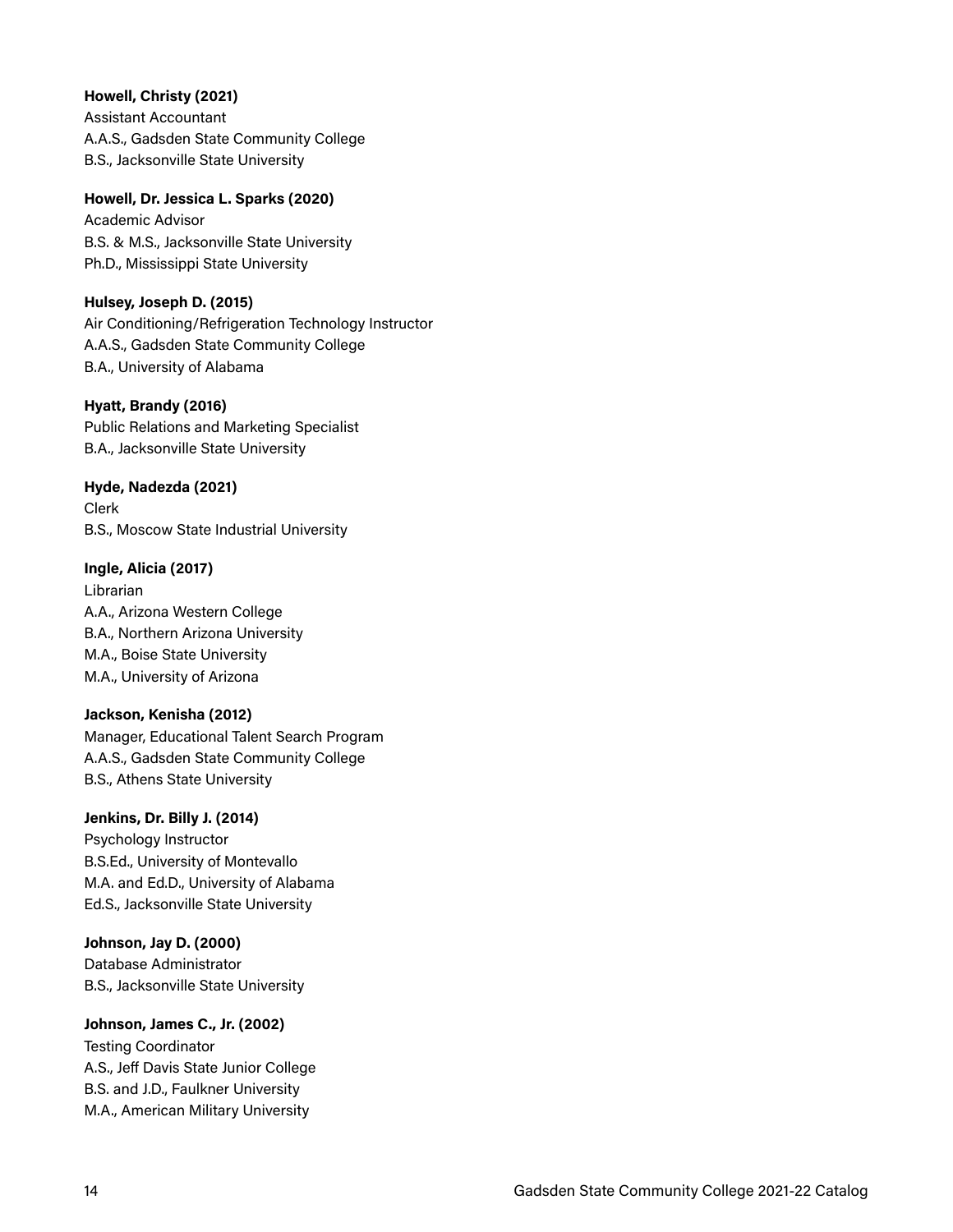#### **Johnson, Pamela H. (1994)**

Dean of Institutional Effectiveness, Grants, and Special Projects B.S., University of Alabama M.B.A., Jacksonville State University

#### **Johnston, Angel (2022)**

Student Support Services Data Analyst/Academic Advisor B.S., Jacksonville State University

**Johnston, Jessica M. (2001)**  Manager A.A.S., Gadsden State Community College

**Jones, Brian (2017)**  Help Desk/Support Technician B.S., University of Phoenix

**Jones, LaDonna K. (2011)** Nursing Instructor A.A.S., Gadsden State Community College B.S.N. and M.S.N., Jacksonville State University

**Jones, Rita A. (2007)**  Talent Search Program Outreach Advisor B.A., Talladega College

**Junior, Annette (2001)**  Administrative Assistant A.A.S., Gadsden State Community College

**Kendrick, Kathy B. (2006)**  Clerk A.A.S., Gadsden State Community College

**King, Lynette J. (1998)**  Mathematics Instructor B.S. and M.S., Jacksonville State University Ed.S., University of Alabama

**King, Princess L. (2015)**  Manager - Financial Aid Office B.S., Troy University

**King, Susan Moore (2008)** Biology Instructor B.S. and M.S., Jacksonville State University

**Kirkland, Kenneth (2021)**  Dean of Health Sciences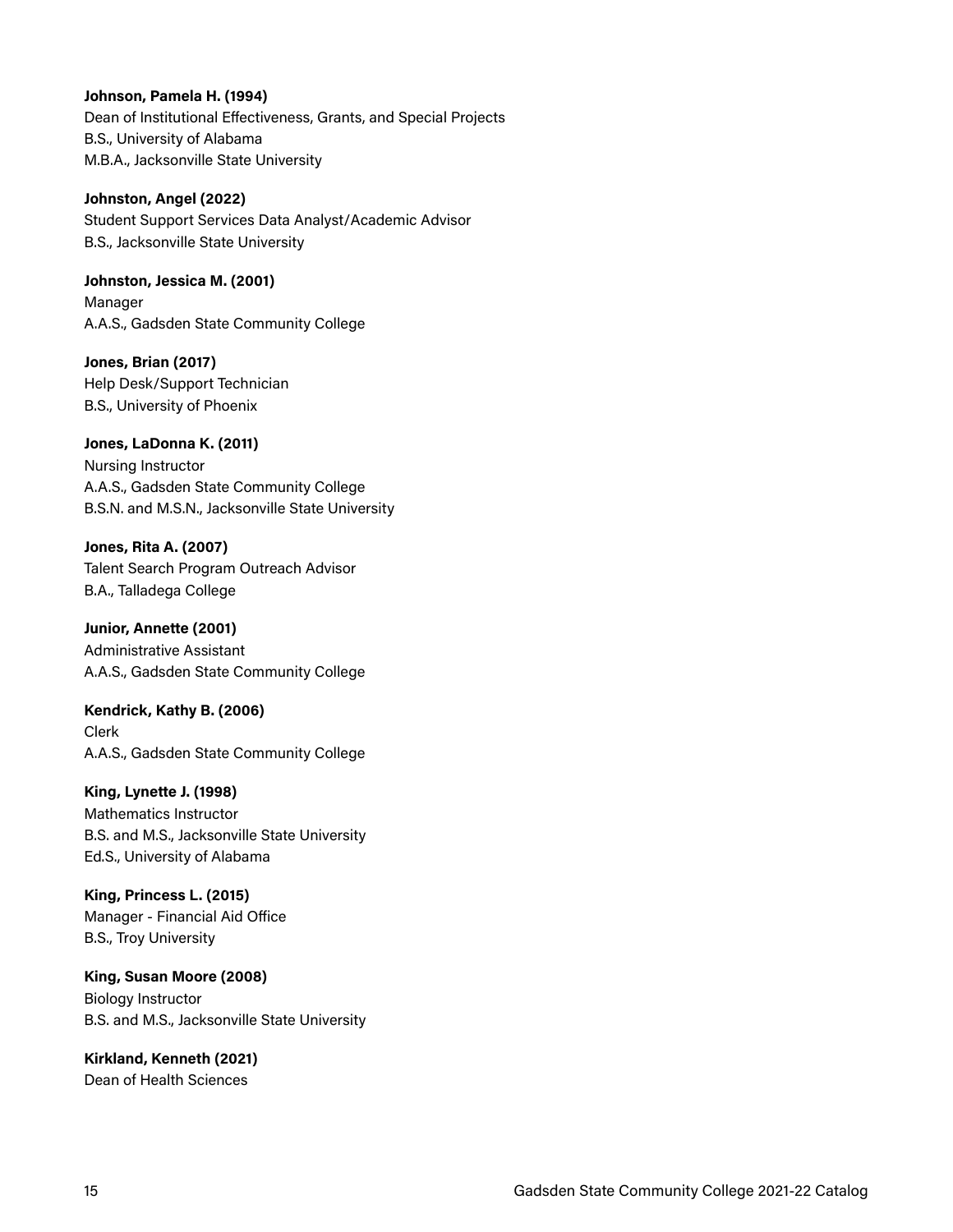A.A.S. and A.D.N., Calhoun Community College B.S.N., Jacksonville State University M.S.N., University of Alabama

**Kitchens, Ashley (2019)**  Admissions Specialist A.A.S., Gadsden State Community College

**Lancaster, Shane (2015)**  Maintenance Technician

**Langley, Gerri G. (2012)**  Office Administration Instructor / Ayers Campus Director A.A.S., Gadsden State Community College B.S.Ed., Jacksonville State University M.Ed., University of West Georgia

**Latimer, Debra A. (2007)**  Custodial Employee

**Lawrence, Barry S. (2016)**  Automotive Services Technology Lab Assistant

**Leder, Dr. Matthew D. (2015)**  Music Director/Instructor B.M., East Carolina University M.M., University of New Orleans D.A., University of Northern Colorado

**Leonard, Valerie S. (2021)**  Nursing Instructor B.S.N. and M.S.N., University of Alabama at Birmingham

**Lewis, Blake (2022)**  Athletic Director/Coach B.S., University of Montevallo M.A., University of West Alabama

**Light, Mark A. (1997)**  Security and Transportation Manager

**Lightsey, Dr. Evelyn R. (2007)**  Nursing Instructor/Simulation Lab Coordinator B.S., Jacksonville State University M.S.N., University of Alabama-Birmingham D.N.P., Samford University

**Machen, Jeff (1991)**  Biology Instructor B.S. and M.S., Jacksonville State University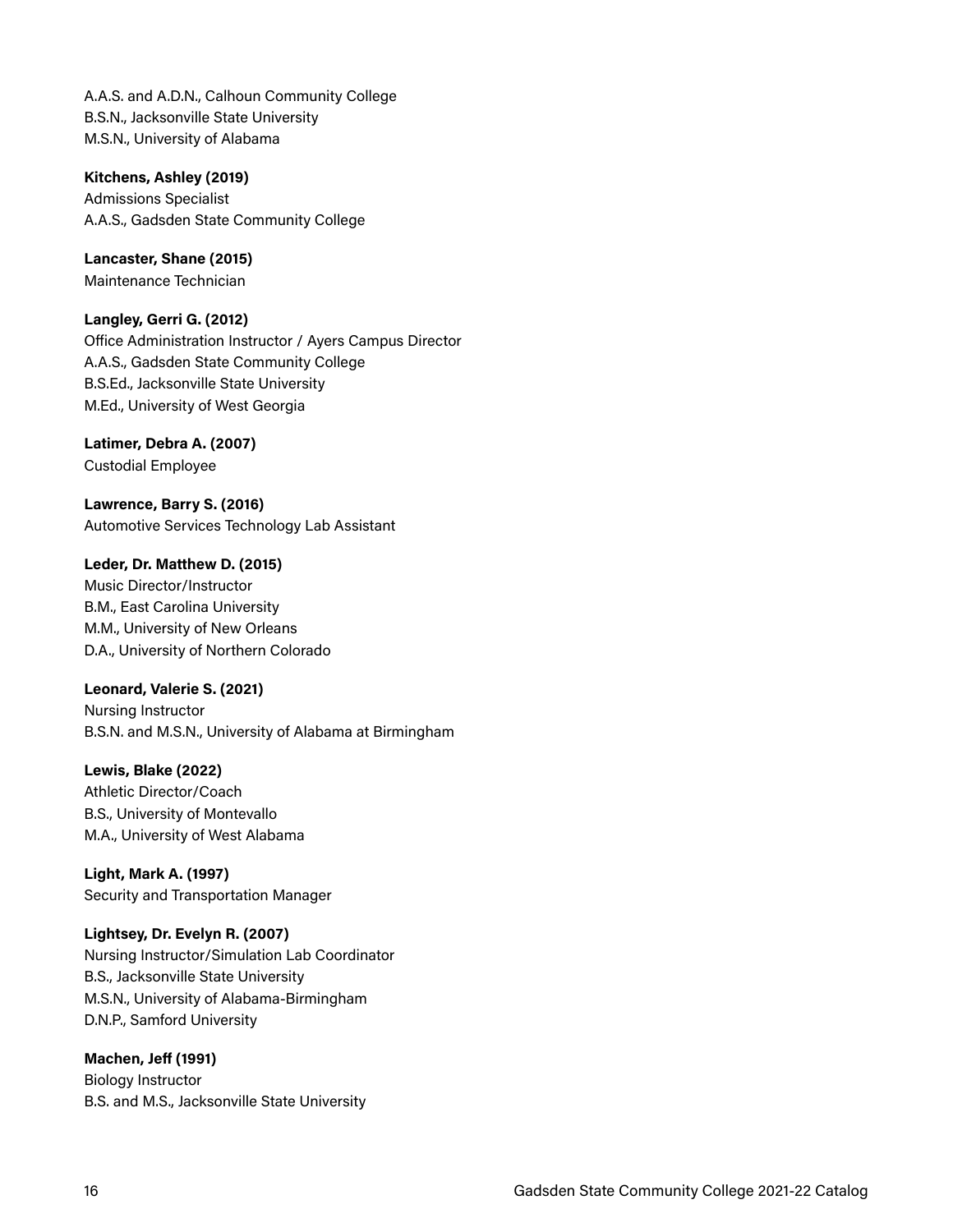**Mackey, Ricky (2022)**  Truck Driving Training Specialist/Examiner Certificate, Alabama Technical College

**Maddox, Catrina D. (2009)**  Clerk A.A.S., Gadsden State Community College B.S., Athens State University

**Maddox, Renata N. (2013)** Custodial Employee

**Mallard, Fletcher (2018)**  Security Employee

**Mallard, Tarie (2021)**  Security Employee

**Martin, Gina C., CPS (1987)**  Administrative Assistant Certificate, Gadsden State Community College

**Mauldin, Megan (2020)**  Clerk B.S., Jacksonville State University

**Mayfield, Jack B., Jr. (2000)**  Industrial Automation Instructor B.S. and M.Ed., Auburn University

**Mayfield, Stephanie L. (2014)**  Assistant Director of Student Support Services B.A. and M.A., Jacksonville State University

**McAboy, Treva (2022)**  Grants Budget Manager B.S. and M.B.A., University of Alabama at Birmingham

**McCrary, Darren L. (2012)**  Welding Instructor

**McCurley, Dr. Danetta E. (2012)**  Nursing Instructor A.A.S., Allan Hancock College B.S.N., M.S.N., and D.N.P., University of Alabama-Huntsville

#### **McDaniel, Coy Heath (1999)**  Construction Technology Instructor Certificate, Gadsden State Community College

**McDonald, Robby D. (2014)**  Mail Clerk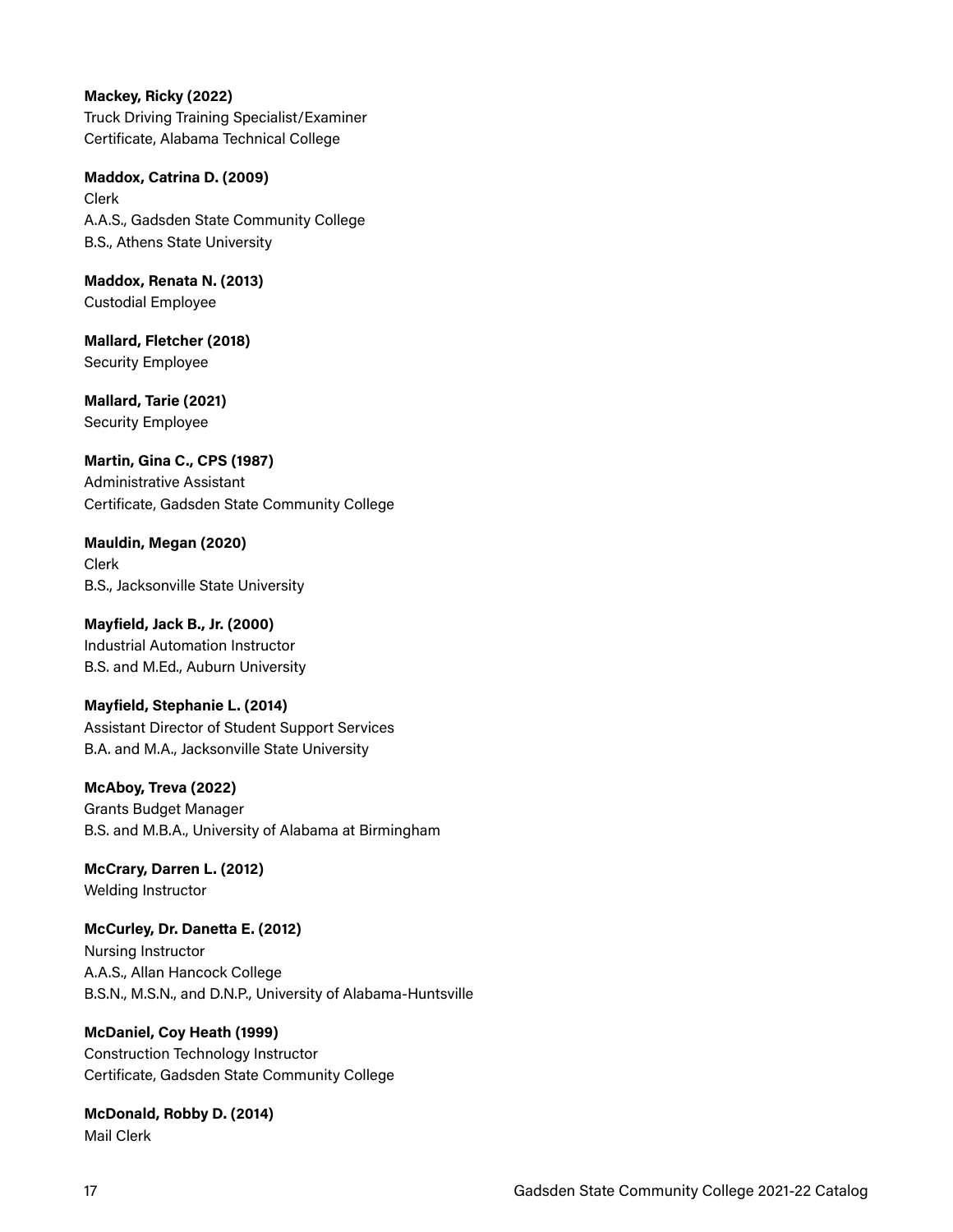**McElmoyl-Harris, April (2022)**  Academic Resource Specialist B.S., Jacksonville State University

**McElwee, John M. (2021)**  Custodial Employee B.S., University of Mobile

**McFry, Kevin D. (2019)**  Dean of Financial and Administrative Services B.S. and M.B.A., Jacksonville State University

**McGee, Anika W. (2001)**  Director of Talent Search B.S. and M.S., Jacksonville State University

**McGinnis, Britany (2021)**  Assistant Accountant A.A.S., Gadsden State Community College

**McGlaughn, Elizabeth (2022)**  Paralegal Instructor B.A., Birmingham-Southern College J.D., University of Alabama School of Law

**McLean, Alexis L. (2014)**  Alabama Language Institute Instructor B.S., Georgetown University M.P.A., M.P.H., and M.A.Ed., University of Alabama at Birmingham

**Miller, Dewey Frank (1992)**  Welding Instructor Diploma and A.A.S., Gadsden State Community College B.S. and M.S., Alabama A & M University

**Miller, Theresa L. (2000)**  Clerk A.A.S., Gadsden State Community College B.S.M., University of Phoenix

**Miller, Veronica (2016)**  Talent Search Outreach Advisor B.A., Talladega College M.S., Jacksonville State University

**Mills, Clinton (2020)**  Custodial Employee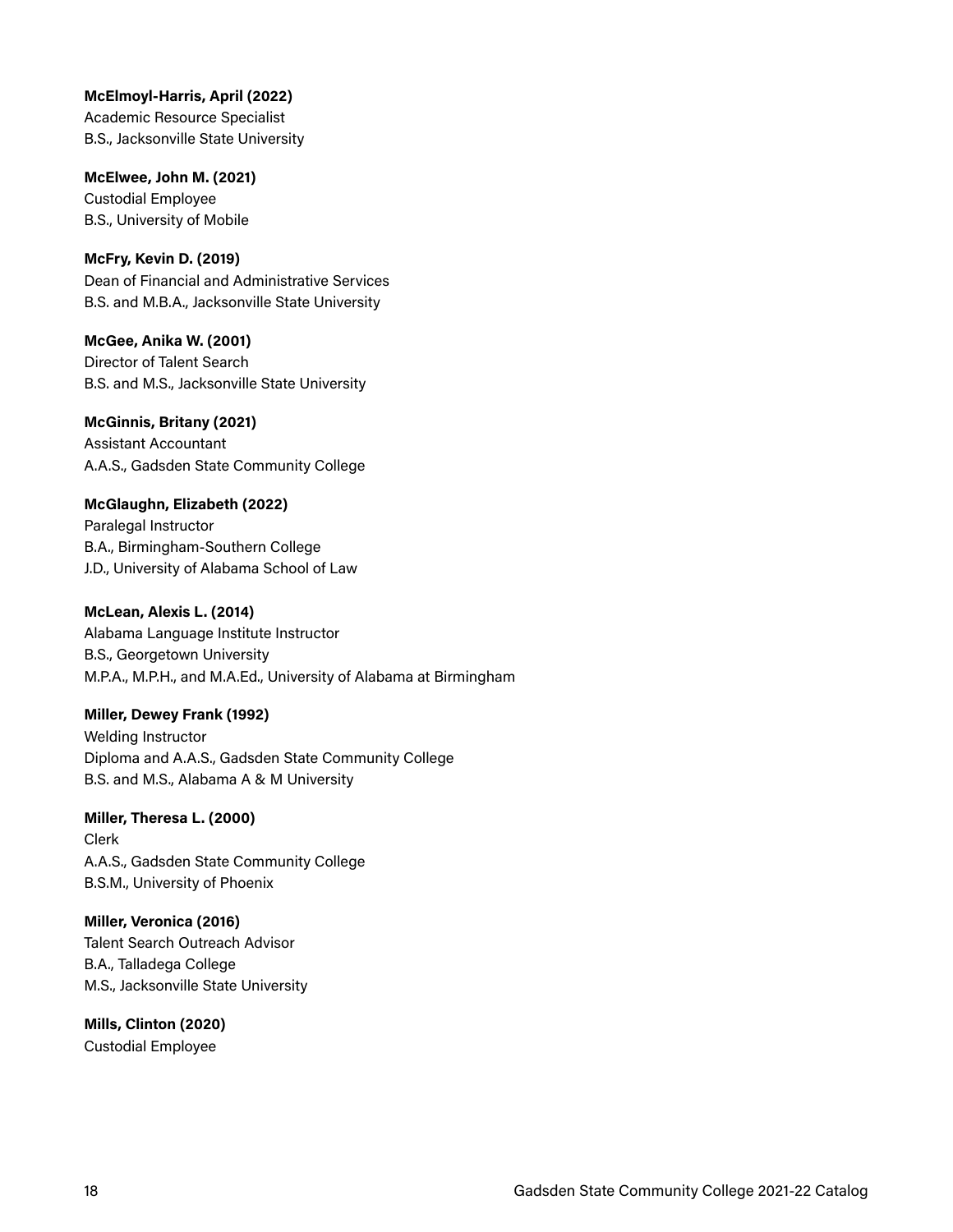#### **Mitchell, Dr. Janekia (2022)**

Dean of Student Services B.S. and M.S., Jacksonville State University Ed.D., University of West Georgia

**Mitchell, Jeremy (2021)** 

HVAC Technician Certificate, Gadsden State Community College

**Monroe-Robinson, Yolanda D. (2002)**  Speech Instructor B.A., Huntingdon College M.A., University of Alabama

**Moore, Ryan A. (2009)**  Student Support Services Math/ Computer Lab Coordinator

B.S. and M.A., University of Alabama

#### **Moore, Timothy W. (2001)**

Computer Science/Mathematics Instructor B.S. and M.S., Jacksonville State University

**Morgan, Misti C. (2008)**  Administrative Assistant A.S., Gadsden State Community College

**Morgan, Tammy Potter (1996)**  Mathematics Instructor B.S. and M.S., Auburn University

**Morris, Linda G. (2014)**  Veterans Upward Bound Academic Coordinator/Recruiter A.S., Gadsden State Community College B.S., Jacksonville State University

#### **Mullinax, Dr. Cynthia (2004)**  Nursing Instructor

B.S.N., Jacksonville State University M.S.N., Georgia State University D.N.P., Samford University

**Mullinax, Lisa (2020)**  Adult Education Academic Assistant

**Mumper, Michael B. (2013)**  Custodial Employee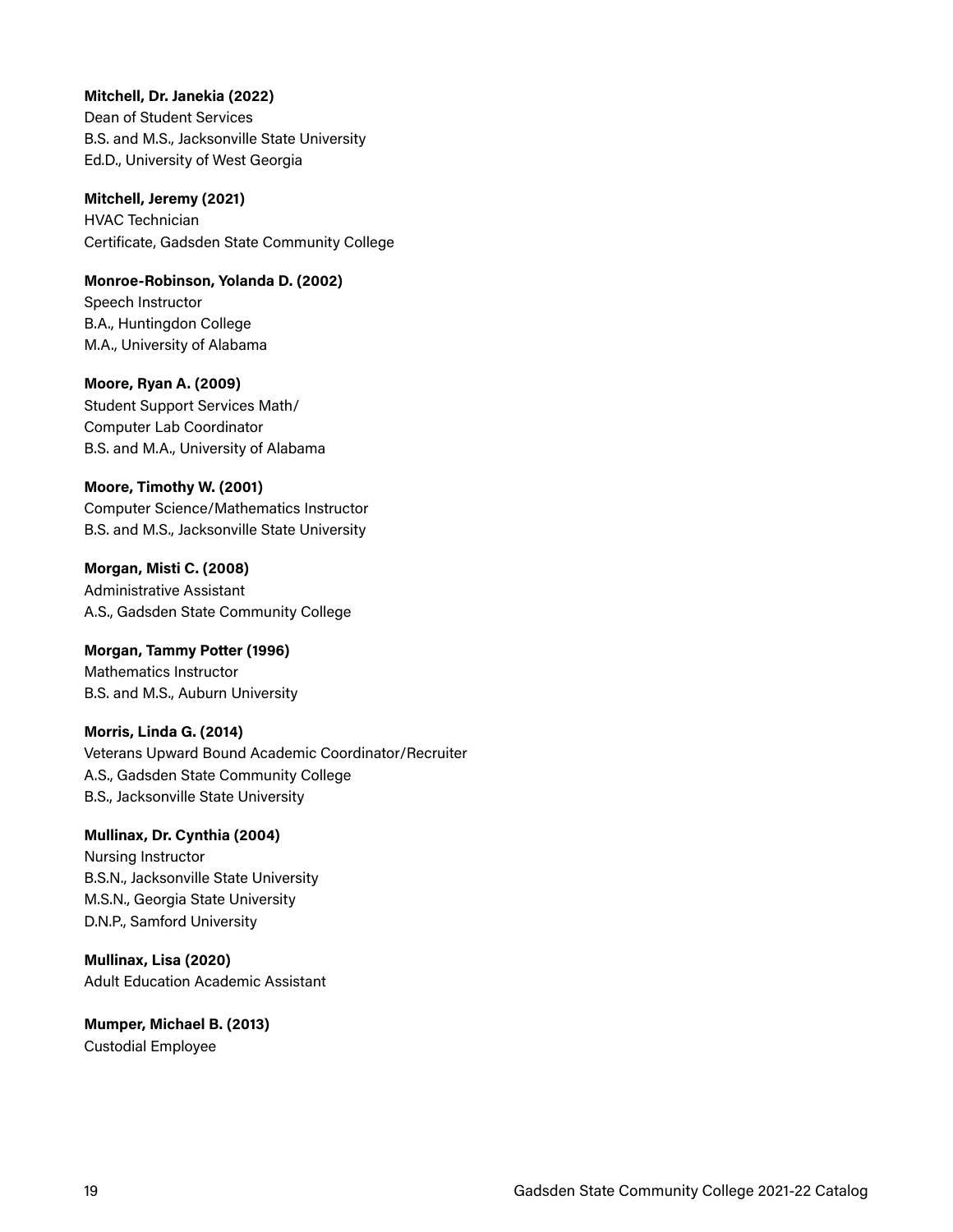#### **Murdock, David S. (2004)**

English Instructor B.A., Berry College M.A., Jacksonville State University

#### **Murphy, Dr. Kathy (2021)**

President B.S., Troy University M.E., Ed.D., M.E., and Ed.S., Auburn University

#### **O'Bryant, Jeana Gilbert (2015)**

Biology Instructor B.S.Ed. and M.S.Ed., Jacksonville State University Ed.S., University of Alabama

#### **Olander, Joshua J. (2005)**

Biology Instructor (Therapeutic Massage Program) B.S. and M.S., Jacksonville State University

#### **Osborn, Jesse C. (1999)**

Mathematics Instructor A.S., Gadsden State Community College B.S., Jacksonville State University M.S., University of Alabama

#### **Owens, Ida Pearl (2008)**

Director of Upward Bound Program (Ayers) B.S.Ed., University of Alabama M.S.Ed., Jacksonville State University

#### **Ozor-Ilo, Paulinus (1999)**

Computer Science Instructor B.S. and M.S., Alabama A&M University

#### **Partee, Steve J. (2005)**  Electrical Technician

#### **Patterson, Brandon (2016)** Auto Collision Repair Technology Instructor Certificate, Gadsden State Community College

## **Patterson, Hollie (2022)**

Adult Education Ready to Work and MSSC Instructor B.S., and M.S., Jacksonville State University

## **Pearce, Kelley (1998)**

Associate Dean of Enrollment and Retention B.S. and M.B.A., Jacksonville State University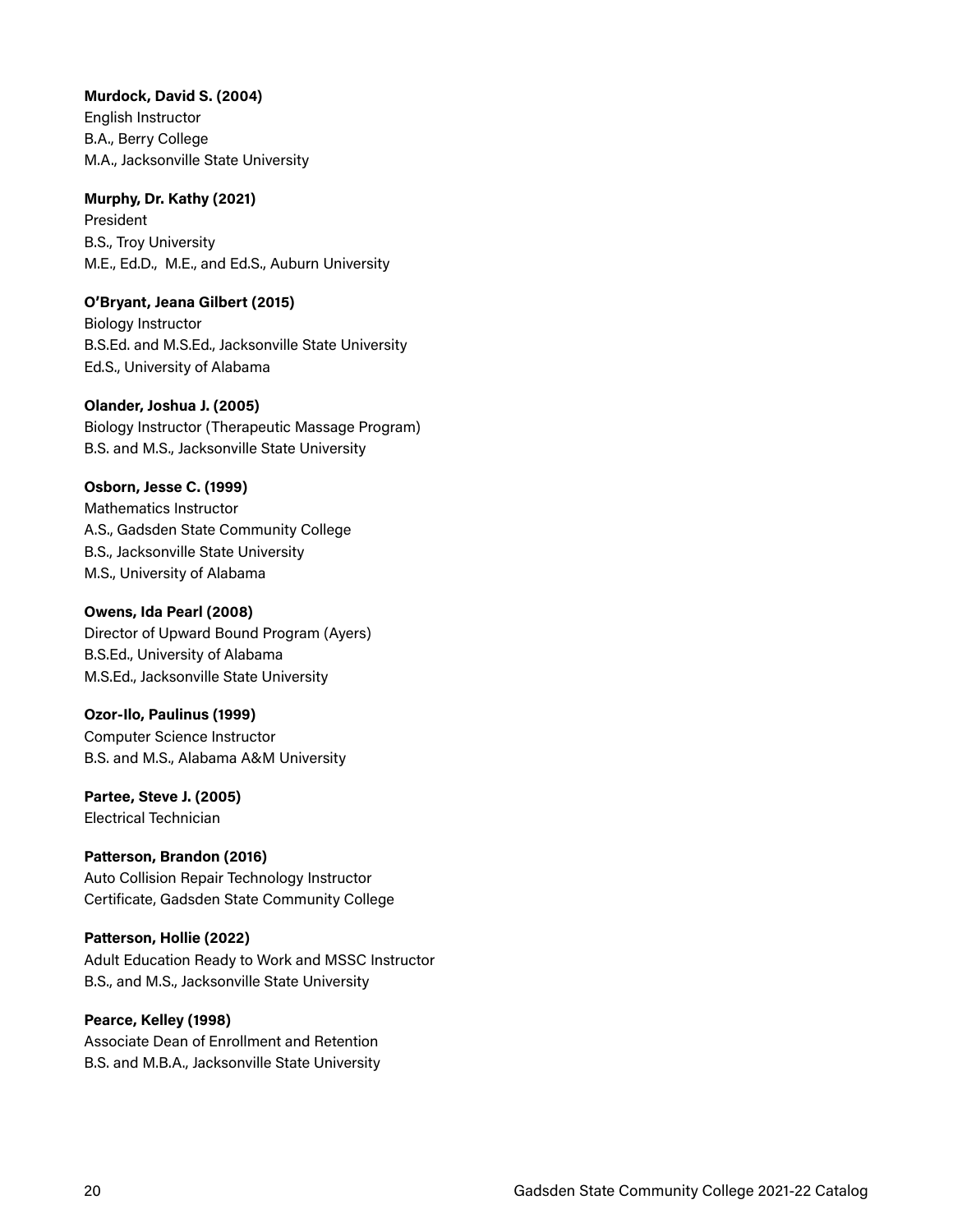**Pearson, Jerrett (2020)**  Computer Systems Technician A.S., Gadsden State Community College

**Pendley, Tina M. (2008)**  Administrative Assistant Diploma, Gadsden State Community College

**Powell, Lynn (2022)**  Manager B.S., Jacksonville State University

**Prince, Collyn (2020)**  Dual Enrollment Instructional Specialist B.S., Jacksonville State University M.S., University of Alabama

**Pruitt, Dwayne (2022)**  Automotive Services Technology Instructor Certificate, Gadsden State Community College B.Ed., Athens State University

**Ragland, Doris A. (1998)**  Custodial Employee Certificate, Gadsden State Technical Institute

**Reed, Steven (2021)**  Electronic Engineering Technology A.A.S., Gadsden State Community College

**Reynolds, Janet (1996)**  Administrative Assistant A.S., Gadsden State Community College

**Rice, Angela (2015)**  Custodial Employee

**Rinehart, Terri L. (2005)**  Administrative Assistant

**Roberson, John (2022)**  Director of Advancement and Alumni Relations B.A. and M.Ed., Auburn University

**Roberts, Michelle S. (2012)**  Court Reporting Program Instructor A.A.S., Gadsden State Community College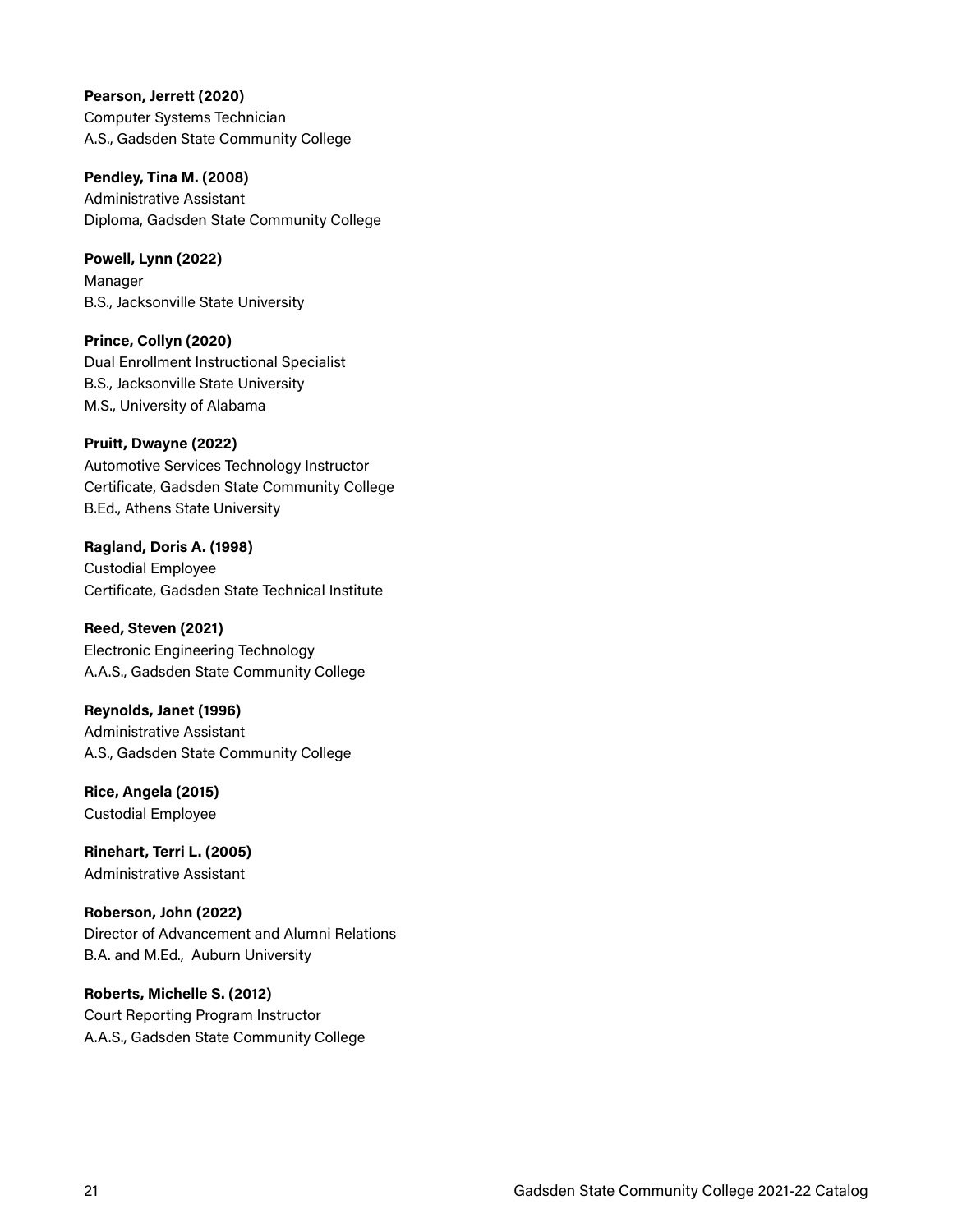#### **Roberts, Valerie (2017)**

Student Support Services Tutorial Coordinator B.S., Jacksonville State University M.B.A., Southeastern University

#### **Robertson, Andrew (2016)**

Coordinator of Workforce Development A.A.S., Gadsden State Community College B.S., Jacksonville State University

#### **Robinson, Tony Keith (2014)**

Director of Talent Search A.S., Snead State Community College B.S.Ed. and M.S.Ed., Jacksonville State University

#### **Rodgers, Kaci L. (2008)**

Biology Instructor A.S., Gadsden State Community College B.S. and M.S., Jacksonville State University

#### **Rogers, Bridget A. (2009)**

Nursing Instructor B.S., Jacksonville State University M.S.N., Samford University

#### **Ross, Angela (2003)**  Administrative Assistant Certificate and A.A.S., Gadsden State Community College

#### **Ross, Brian C. (2001)**

Infrastructure and Network Administrator A.A.S., Gadsden State Community College

#### **Rutledge, Patricia (1988)**

Upward Bound Project Director A.S., Gadsden State Community College B.S. and M.S., Jacksonville State University

#### **Said, Khalid (2021)**

Math Instructor B.S. University of Texas at San Antonio M.A., University of Alabama M.S., Jacksonville State University

#### **Sallee, Tiffany (2021)**

Administrative Assistant A.S., Gadsden State Community College B.S., Jacksonville State University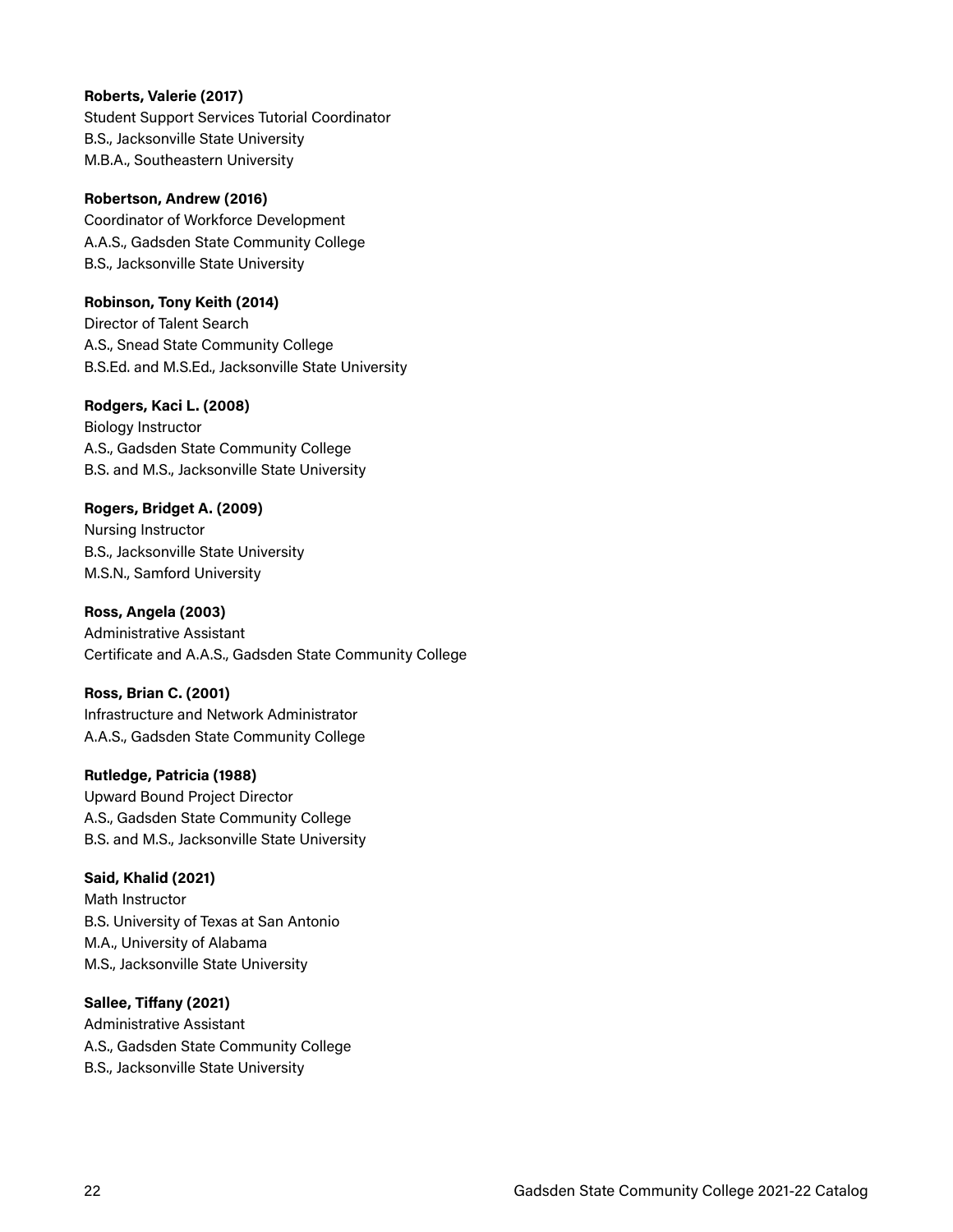**Salter, Denise (2022)**  Clerk A.A.S., Gadsden State Community College

**Sanders, Valera (2004)**  Clerk A.A.S., Ayers State Technical College

**Sevilla, Guillermo (2022)**  Custodial Employee

**Scott, Janette Fay (2000)**  Office Administration Instructor B.S., Jacksonville State University M.B.A., Auburn University M.Ed., University of West Georgia

**Shaw, Debbie (2015)**  Custodial Employee

**Sherrouse, Daniel L. (2008)**  Systems and Security Analyst Certificate and A.S., Southwest Florida College

**Simmons, Dr. Tera D. (2021)**  Executive Vice President A.A., Lurleen B. Wallace Community College B.S. & M.Ed., Auburn University at Montgomery Ed.D., Regent University

**Sims, Larrhea B. (1993)**  Office Administration Instructor B.S., Alabama State University M.Ed., Bowling Green State University

**Sington, Dr. Cheryl (2021)**  Director of Educational Opportunity Center B.A., University of Alabama M.Ed., Middle Tennessee State University M.S. and PHD, California Coast University

**Skaggs, Thomas Wade (2006)**  HVAC Technician A.A.S., Gadsden State Community College

**Skillman, James R., II (2006)**  Biology Instructor B.S., Troy State University M.S., Jacksonville State University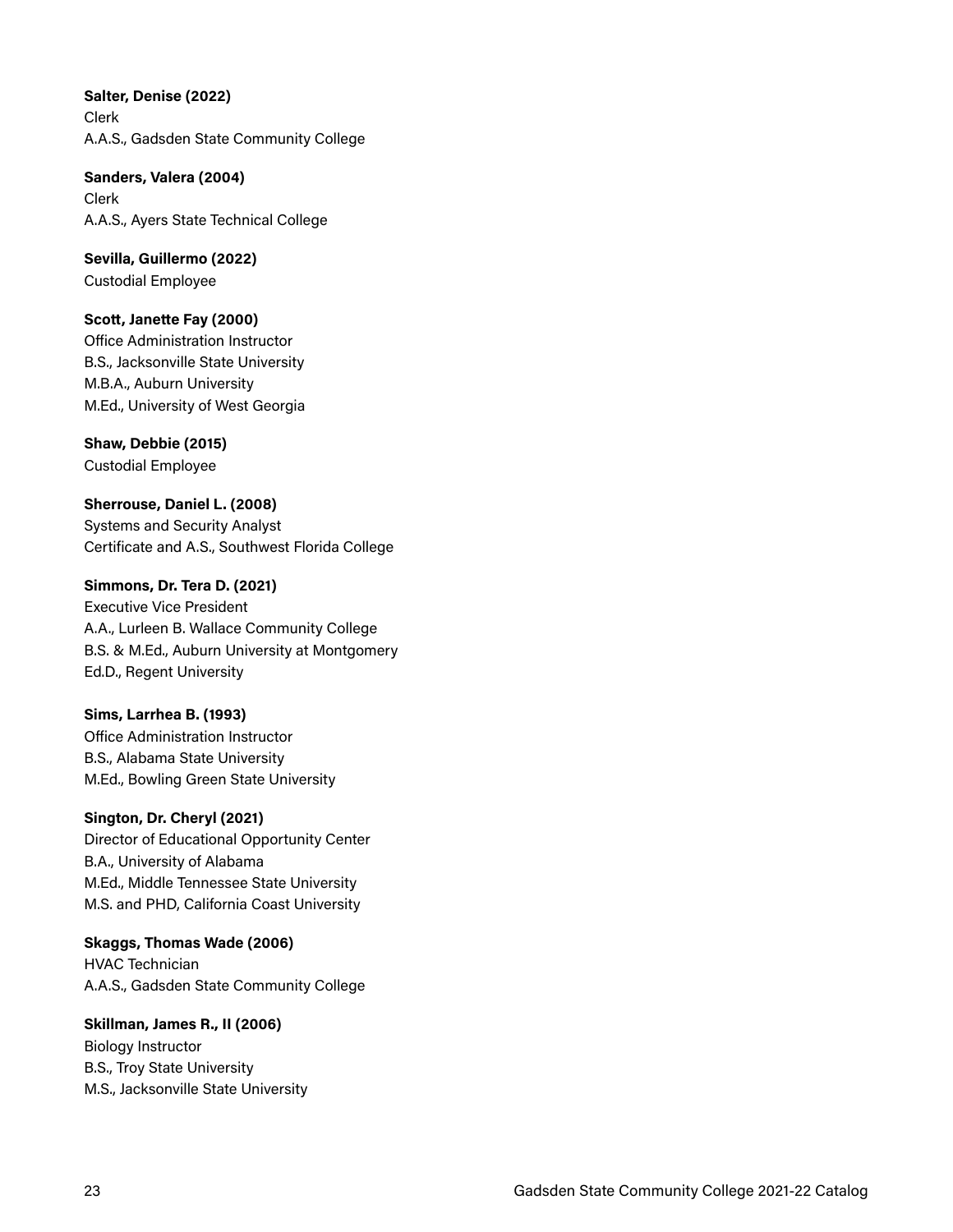**Slaten, Jessica (1998)**  Financial Manager B.S. and M.B.A., Jacksonville State University

**Smith, Alan (2019)**  Dean of Workforce Development B.S., Auburn University M.S., University of Alabama

**Smith, Cal G. (2007)**  Mathematics Instructor B.S. and M.S.Ed., Jacksonville State University

**Smith, Gregg B. (2021)**  Electrical Technology Instructor A.A.T., Harry M. Ayers State Technical College

**Smith, Steven Bart (2015)**  Welding Instructor Certificate, Harry M. Ayers State Technical College

**Smith, Susan W. (2013)**  Clerk A.A.S., Gadsden State Community College

**Sneed, Amber (2021)**  Diagnostic Medical Sonography Program Instructor (Echocardiography) A.A.S., Virginia College of Birmingham B.S., Midwestern State University

**Snider, Phillip D. (2004)**  Biology Instructor B.S.Ed. and M.S.Ed., Jacksonville State University

**Southern, Rebecca (2018)** Diagnostic Medical Sonography Program Director/Instructor A.A.S., Virginia College of Birmingham B.S., Jacksonville State University M.O.L., Colorado Christian University

**Sparks, Lesslie (2021)**  Upward Bound Academic Advisor B.S., Jacksonville State University

**Speer, Jeremy (2020)**  Maintenance Technician - Plumber

**Spurlin, Larry Chad (2010)** Masonry Instructor A.S., Gadsden State Community College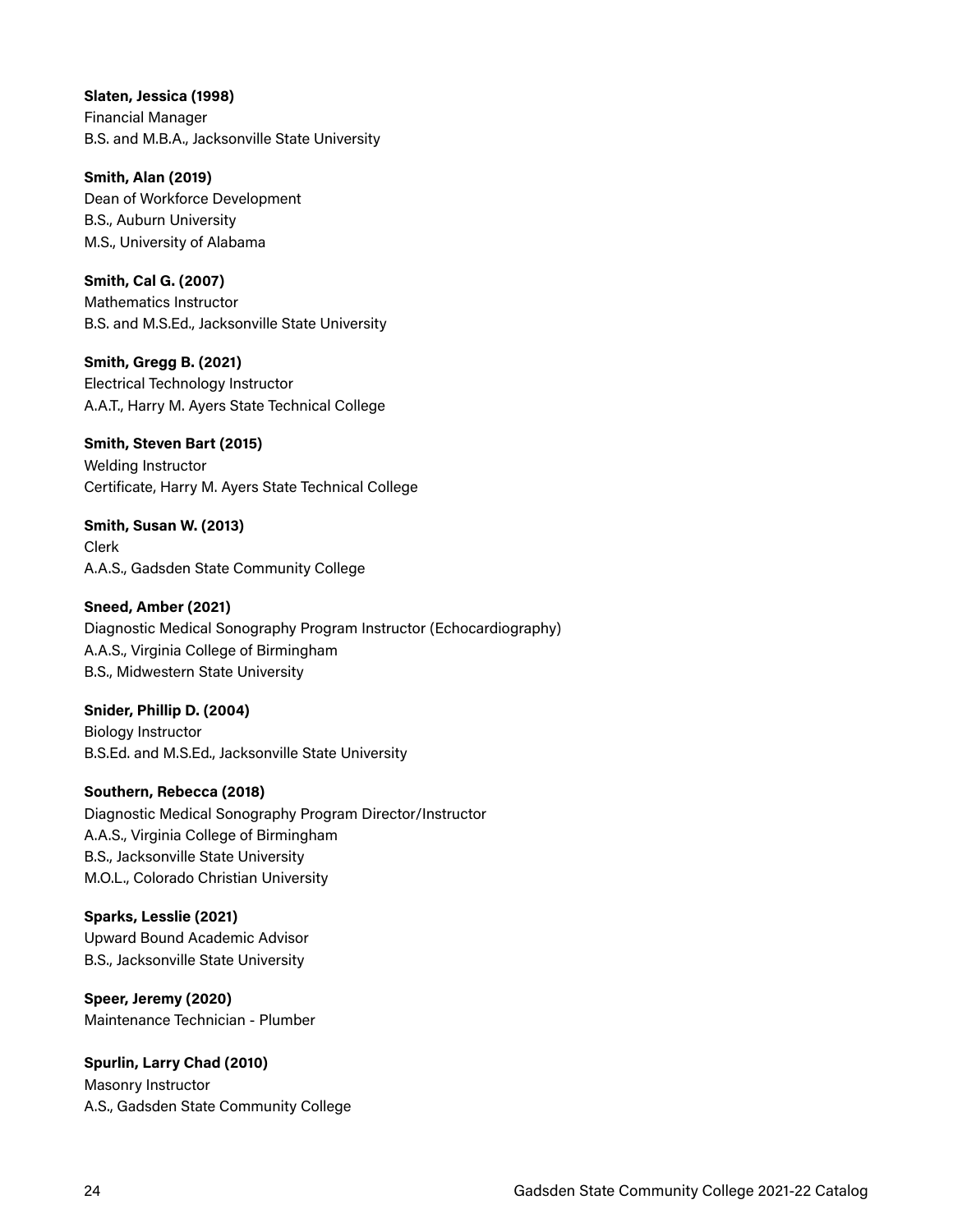**St. John, Brian K. (2008)**  Security Employee

**Stephens, Wesley T. (2007)**  Computer Systems Analyst A.A.S., Gadsden State Community College B.S., Western Governors University

**Steward, Chiquita T. (2004)**  Accountant B.S., Jacksonville State University

**Stringer, Eric (1995)**  Community Education Liaison B.S., Auburn University M.B.A., American InterContinental University

**Stuelp, Stephan F. (2006)**  Diesel Mechanics Instructor Diploma, Alabama Technical College

**Stump, Gigi (2021)**  Clerk B.S., University of Mississippi

**Sudduth IV, John R. (2018)**  Accounting/Business Instructor B.S., Jacksonville State University MAcc., University of South Alabama

**Sullins, Laura Ann (2014)**  English/Speech Instructor B.A. and M.A., Jacksonville State University M.A., University of Alabama-Birmingham

**Sumpter, Melinda (2019)**  Custodial Employee **Swann, Laura K. (2009)** 

Director of Enrollment Services and Registrar B.S., Jacksonville State University M.S., Troy University

**Taylor, Kelsey (2019)**  Diagnostic Medical Sonography Instructor A.A.S., Wallace State Community College B.S., Jacksonville State University

**Taylor, Steve (2003)**  Maintenance Technician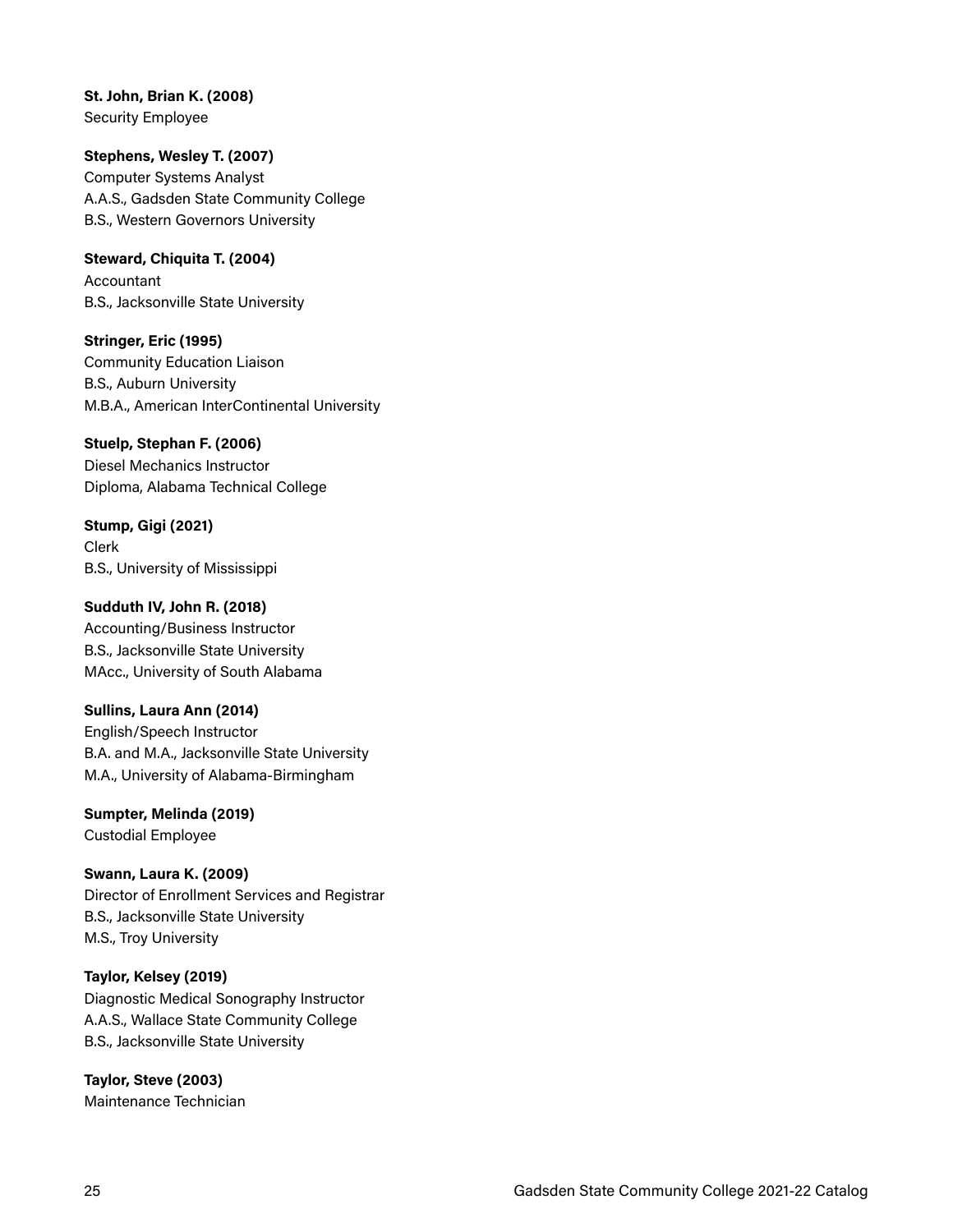**Teague, Diana C. (2013)**  Clerk

**Thomas, Carol Elaine (2010)**  Adult Education Instructor B.A. and M.S.Ed., Jacksonville State University

**Thomas, Joseph (2018)**  Medical Laboratory Technology Instructor A.A.S., Wallace State Community College B.S. and M.S., Jacksonville State University

**Thompson, Candice C. (2000)**  Accountant B.S., Jacksonville State University

**Thompson, Eddie (2018)**  Maintenance Technician

**Thompson, Joshua (2020)**  Custodial Employee

**Thornton, Julian G. (2006)**  English Instructor B.A., M.A., and M.S.Ed., Jacksonville State University

**Thrower, Tony (1998)** 

Electrical Technology/Industrial Automation Instructor A.A.T., Harry M. Ayers State Technical College

**Tidmore, Kaley (2020)**  Clerk A.A.S., Gadsden State Community College

**Tillis, Angela W. (1998)**  Manager A.S., Gadsden State Community College B.S., Athens State University

**Tillis, Ricky L. (2015)**  Title III Program Advisor / Valley Street Campus Director B.S., Athens State University B.A., Birmingham-Easonian Baptist Bible College M.A., Birmingham Theological Seminary

**Tolbert, Randa L. (2017)**  Library Specialist I B.A., Jacksonville State University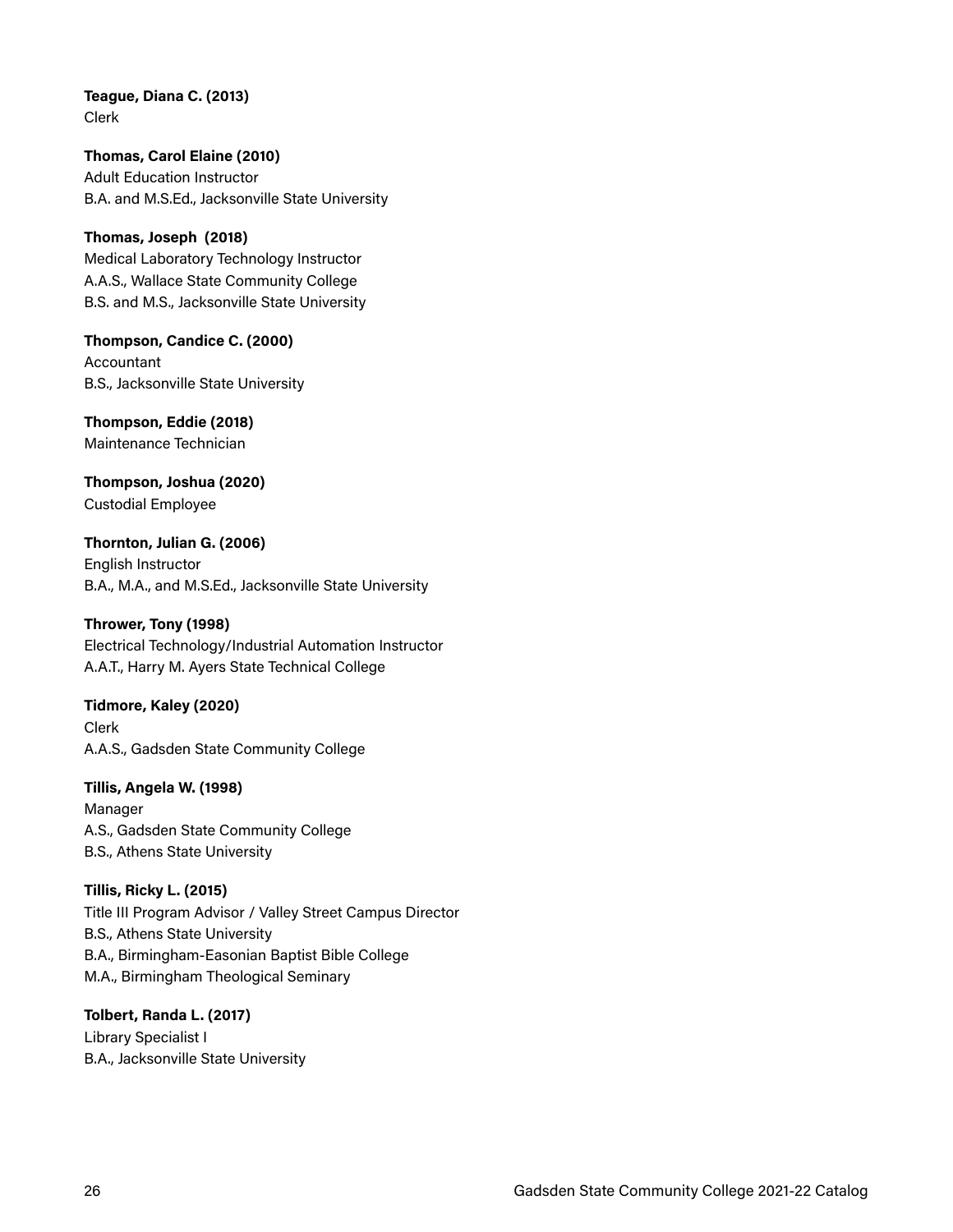**Tucker, Ginger (2000)**  Administrative Assistant B.S., Mississippi University for Women

#### **Tucker, Dr. Susan K. (2004)**

Nursing Instructor B.S.N. and M.S.N., University of Alabama at Birmingham D.N.P., University of Alabama

#### **Turner, Nancy M. (2016)**

Adult Education Instructor B.S. and M.S.Ed., Jacksonville State University

**Tyree, Heather (2020)**  Adult Education Instructor B.S., Jacksonville State University

**Udaka, Gary (1995)**  Welding Instructor Certificate, Gadsden State Community College B.S. and M.S., Alabama A & M University

**Underhill, Laura E. (2012)**  Biology Lab Supervisor B.S. and M.S., Jacksonville State University

**Vallejo, Jana B. (2012)**  Psychology Instructor A.S., Gadsden State Community College B.S. and M.S., Jacksonville State University

**Varner, Lori A. (2007)**  Administrative Assistant B.A., Louisiana State University

**Vinyard, Ethan (2022)**  Maintenance Employee A.A., Gadsden State Community College

**Wallace, Alan (2020)**  Dean of IT Services/Chief Information Officer B.S. and B.T., Jacksonville State University M.B.A., Jacksonville State University

#### **Waits, Angela W. (2000)**

Business Statistics Instructor/ Division Chairperson for Business, Legal Studies and Computer Science B.S. and M.B.A., Jacksonville State University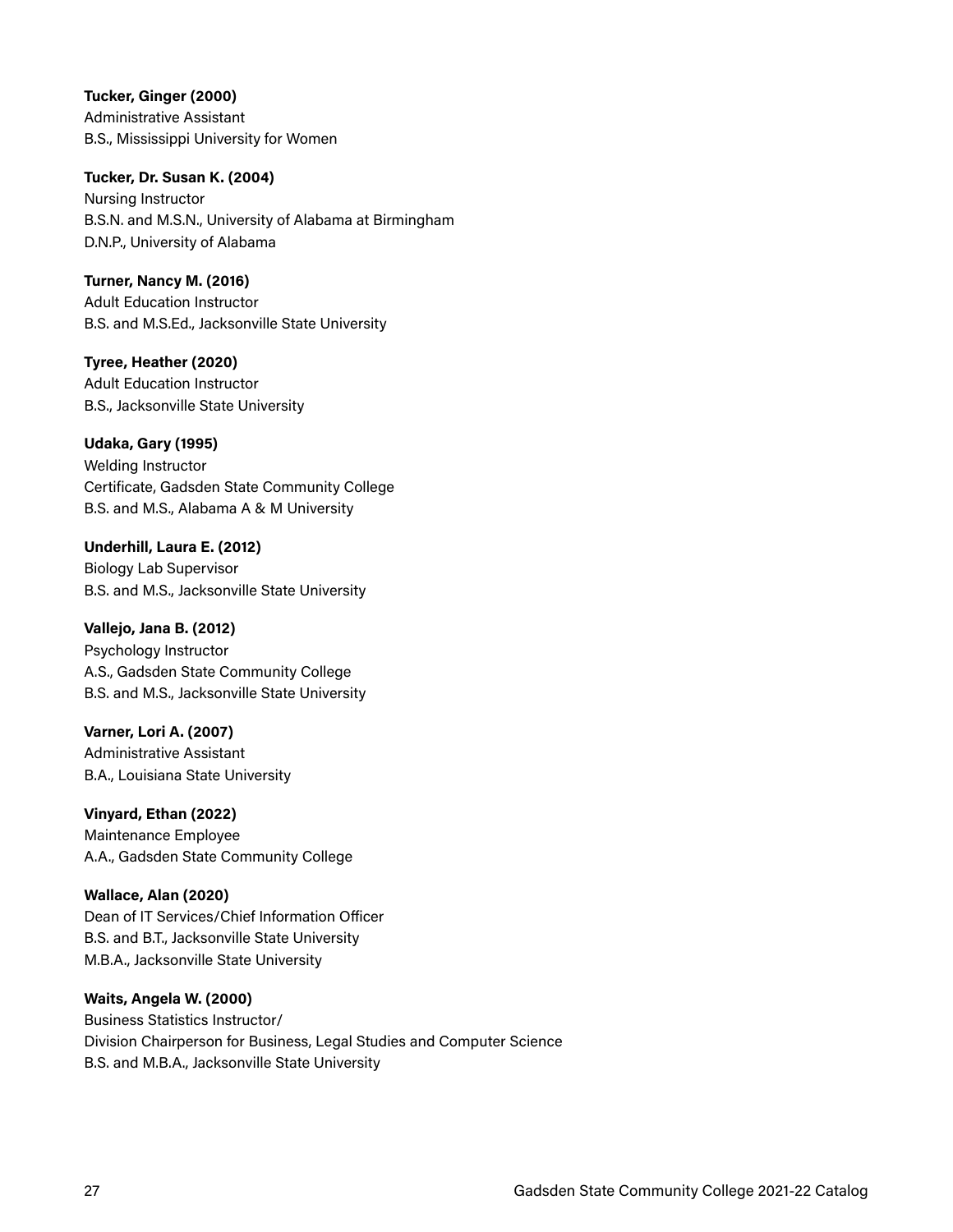**Watson, Melissa D. (2014)** Nursing Assistant Program Instructor B.S.N., Jacksonville State University

**Watts, Patricia (2017)**  Adult Education Instructor/Success Coach A.S., Gadsden State Community College B.S., Jacksonville State University

**Weaver, Amanda (2022)**  Nursing Instructor B.S.N. and M.S.N., Jacksonville State University

**West, Zacari T. (2013)**  Maintenance Technician Certificate and A.A.S., Gadsden State Community College

#### **Wheeler, Dr. Sara E. (2009)**

Mathematics Instructor B.S., University of Alabama in Huntsville M.S., Jacksonville State University Ed.D., University of Alabama

**Whisenant, Rebecca (2021)**  Business Services Analyst A.A.S., Gadsden State Community College

**White, Julie I. (2007)**  Psychology Instructor B.S. and M.S., Jacksonville State University

**White, Patrick (2020)**  Custodial Employee

#### **Whitfield, Ralph (2019)**

Electronics Engineering Technology Instructor B.S., University of Alabama Huntsville B.S., Jacksonville State University M.B.A., Bethel University M.M., University of Nebraska

**Whittington, Tina J. (2000)**  Human Services / Psychology Instructor B.A., University of South Alabama M.S.W., Tulane University

**Wilborn, Dr. Danny R. (2000)**  Division Chair for Mathematics / Mathematics Instructor B.S. and M.S., Jacksonville State University Ed.S. and Ed.D., University of Alabama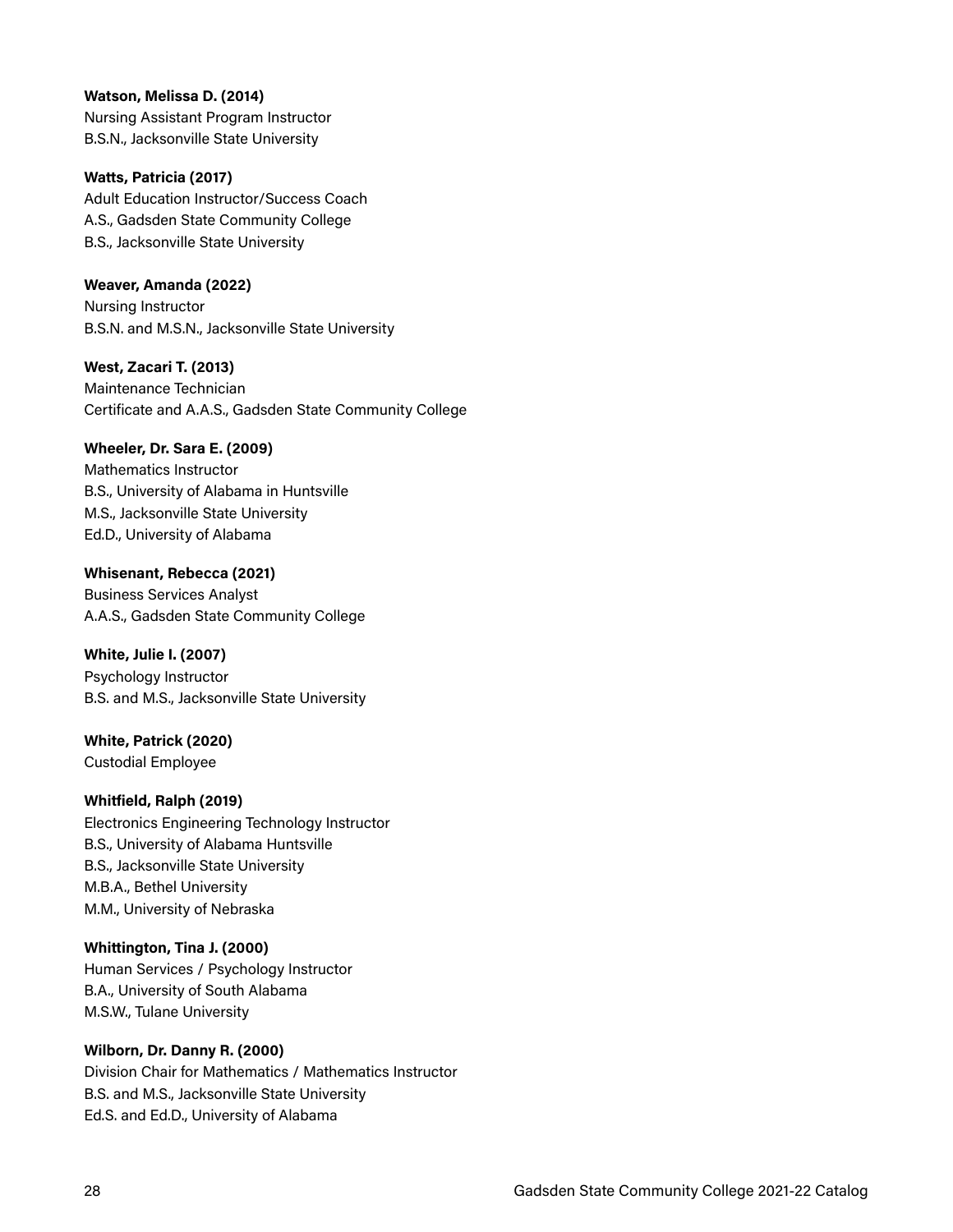#### **Wilborn, Patricia (2016)**

Division Chair for Language and Humanities / English Instructor B.A., University of South Alabama M.A., University of South Carolina M.A., University of Alabama

#### **Williams, Diana S. (1984)**

Administrative Assistant

#### **Williams, Jennifer T. (2010)**

Human Resources Assistant B.S., Jacksonville State University

#### **Williams, Jeremy (2021)**

Educational Talent Search Program Outreach Advisor B.A., Jacksonville State University MDiv, New Orleans Baptist Theological Seminary

## **Williams, Ronald D. (2007)**

Maintenance Technician

#### **Williams, Russell T. (2016)**

History Instructor / Division Chair for Social Science Division B.A., Auburn University M.A. and Ed.S, University of Alabama J.D., Birmingham School of Law

#### **Williams, Joseph Ryan (2022)**  Electrical Technician

#### **Willoughby, Kevin (2022)**

Director of Human Resources A.S., Northeast Alabama Community College B.S., and M.Ed., Liberty University

#### **Wilson, David S. (2008)**

Security Employee Diploma, Gadsden State Community College

#### **Wilson, Laura (2017)**

History Instructor B.S., M.S., Ed.S., Jacksonville State University

#### **Wilson, James W. (2008)**

Mechanical Design Technology Instructor A.A.S., Gadsden State Community College B.S. and M.S., Alabama A & M University

#### **Wilson, Melissa J. (2016)**  Administrative Assistant B.S. and M.B.A., Jacksonville State University